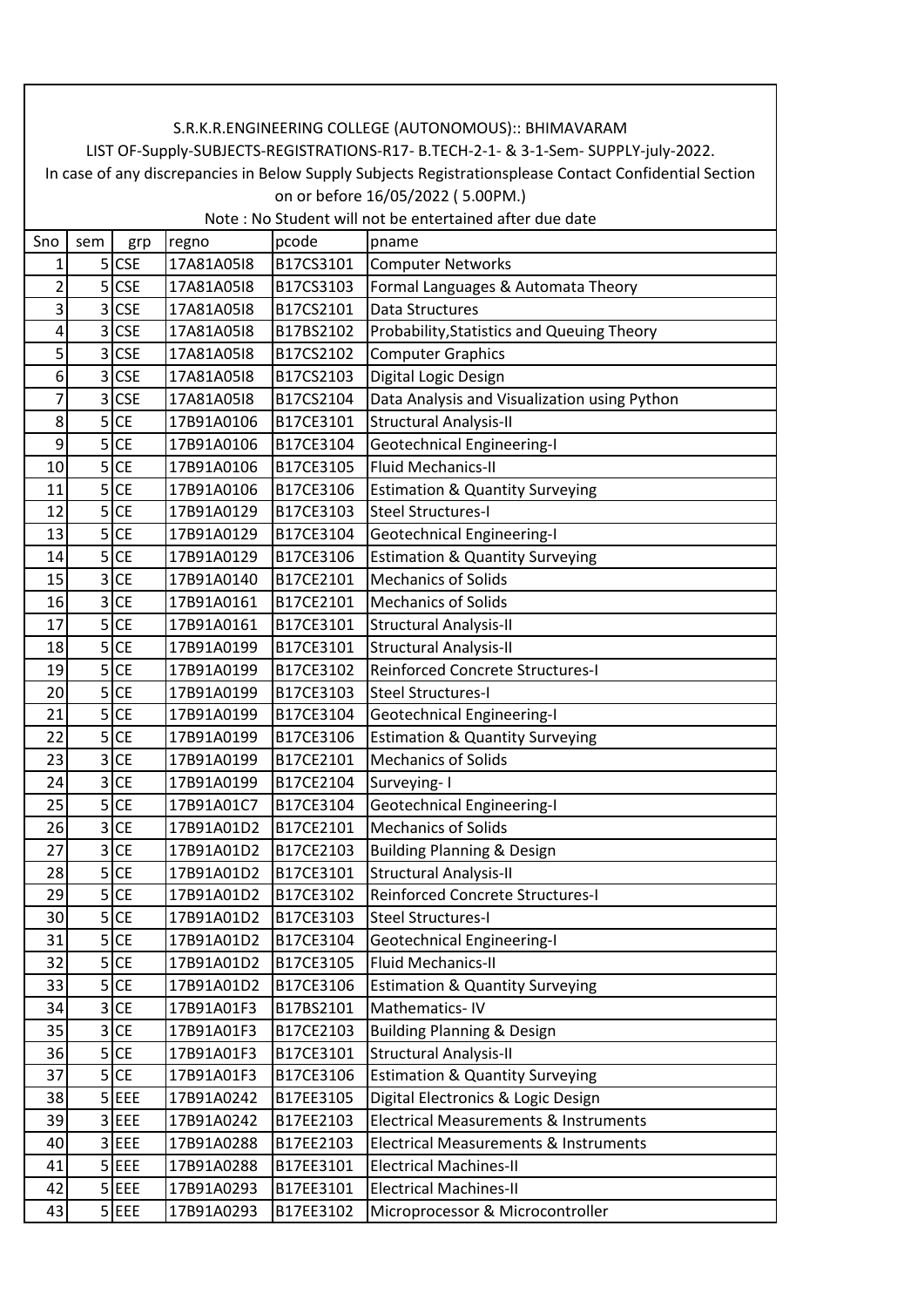| Sno | sem | grp         | regno             | pcode     | pname                                                    |
|-----|-----|-------------|-------------------|-----------|----------------------------------------------------------|
| 44  |     | $5$ EEE     | 17B91A0293        | B17EE3103 | Electrical Power Generation, Transmission & Distribution |
| 45  |     | $5$ EEE     | 17B91A0293        | B17EE3104 | <b>Control Systems</b>                                   |
| 46  |     | $5$ EEE     | 17B91A0293        | B17EE3106 | Non-Conventional Energy Source                           |
| 47  |     | 3 EEE       | 17B91A0293        | B17BS2101 | Mathematics-IV                                           |
| 48  |     | $3$ EEE     | 17B91A0293        | B17EE2101 | Network Analysis and Synthesis                           |
| 49  | 3   | EEE         | 17B91A0293        | B17EE2102 | <b>Electro Magnetic Field Theory</b>                     |
| 50  |     | 3 EEE       | 17B91A0293        | B17EE2103 | <b>Electrical Measurements &amp; Instruments</b>         |
| 51  |     | $5$ EEE     | 17B91A02A8        | B17EE3104 | <b>Control Systems</b>                                   |
| 52  |     | $5$ EEE     | 17B91A02D6        | B17EE3101 | <b>Electrical Machines-II</b>                            |
| 53  |     | 3 EEE       | 17B91A02G6        | B17EC2101 | <b>Electronics Devices and Circuits</b>                  |
| 54  |     | $5$ EEE     | 17B91A02G6        | B17EE3102 | Microprocessor & Microcontroller                         |
| 55  |     | $5$ EEE     | 17B91A02G6        | B17EE3104 | <b>Control Systems</b>                                   |
| 56  | 5   | EEE         | 17B91A02G6        | B17EE3105 | Digital Electronics & Logic Design                       |
| 57  |     | $5$ EEE     | 17B91A02I9        | B17EE3103 | Electrical Power Generation, Transmission & Distribution |
| 58  |     | $5$ EEE     | 17B91A02J1        | B17EE3101 | <b>Electrical Machines-II</b>                            |
| 59  | 5   | EEE         | 17B91A02J1        | B17EE3104 | <b>Control Systems</b>                                   |
| 60  |     | $5$ EEE     | 17B91A02K5        | B17EE3104 | <b>Control Systems</b>                                   |
| 61  | 5   | EEE         | 17B91A02K5        | B17EE3105 | Digital Electronics & Logic Design                       |
| 62  |     | $5$ EEE     | 17B91A02K5        | B17EE3106 | Non-Conventional Energy Source                           |
| 63  |     | 3 EEE       | 17B91A02K5        | B17EC2101 | <b>Electronics Devices and Circuits</b>                  |
| 64  |     | 3 EEE       | 17B91A02K5        | B17EE2102 | <b>Electro Magnetic Field Theory</b>                     |
| 65  |     | 3 EEE       | 17B91A02K5        | B17EC2105 | Electronics Devices & Circuits Lab                       |
| 66  |     | $5$ EEE     | 17B91A02K9        | B17EE3103 | Electrical Power Generation, Transmission & Distribution |
| 67  |     | $5$ EEE     | 17B91A02N9        | B17EE3101 | <b>Electrical Machines-II</b>                            |
| 68  | 5   | EEE         | 17B91A02N9        | B17EE3102 | Microprocessor & Microcontroller                         |
| 69  |     | $5$ EEE     | 17B91A02N9        | B17EE3103 | Electrical Power Generation, Transmission & Distribution |
| 70  |     | $5$ EEE     | 17B91A02N9        | B17EE3104 | <b>Control Systems</b>                                   |
| 71  |     | $5$ EEE     | 17B91A02N9        | B17EE3105 | Digital Electronics & Logic Design                       |
| 72  |     | $5$ EEE     | 17B91A02N9        | B17EE3106 | Non-Conventional Energy Source                           |
| 73  | 3   |             | MECH 17B91A0301   | B17ME2101 | <b>Strength of Materials</b>                             |
| 74  |     |             | 3 MECH 17B91A0301 |           | B17ME2102 Thermodynamics                                 |
| 75  | 3   | MECH        | 17B91A0380        | B17BS2101 | Mathematics-IV                                           |
| 76  |     |             | 3 MECH 17B91A0380 |           | B17ME2103 Manufacturing Process                          |
| 77  |     |             | 5 MECH 17B91A0380 |           | B17ME3104 Design of Machine Elements                     |
| 78  |     |             | 5 MECH 17B91A0380 | B17ME3105 | Fluid Machines & Systems                                 |
| 79  |     |             | 5 MECH 17B91A0384 |           | B17ME3103 Kinematics of Machines                         |
| 80  | 3   | MECH        | 17B91A0384        | B17BS2101 | Mathematics-IV                                           |
| 81  |     |             | 3 MECH 17B91A0384 |           | B17ME2102 Thermodynamics                                 |
| 82  |     | 5 MECH      | 17B91A0395        |           | B17ME3102 IC Engines & Gas Turbines                      |
| 83  |     |             | 5 MECH 17B91A03B2 |           | B17ME3102 IC Engines & Gas Turbines                      |
| 84  |     |             | 5 MECH 17B91A03B2 |           | B17ME3104   Design of Machine Elements                   |
| 85  | 5   | <b>MECH</b> | 17B91A03B2        |           | B17ME3105   Fluid Machines & Systems                     |
| 86  |     | 5 MECH      | 17B91A03B2        |           | B17ME3106  Industrial Measurements & Metrology           |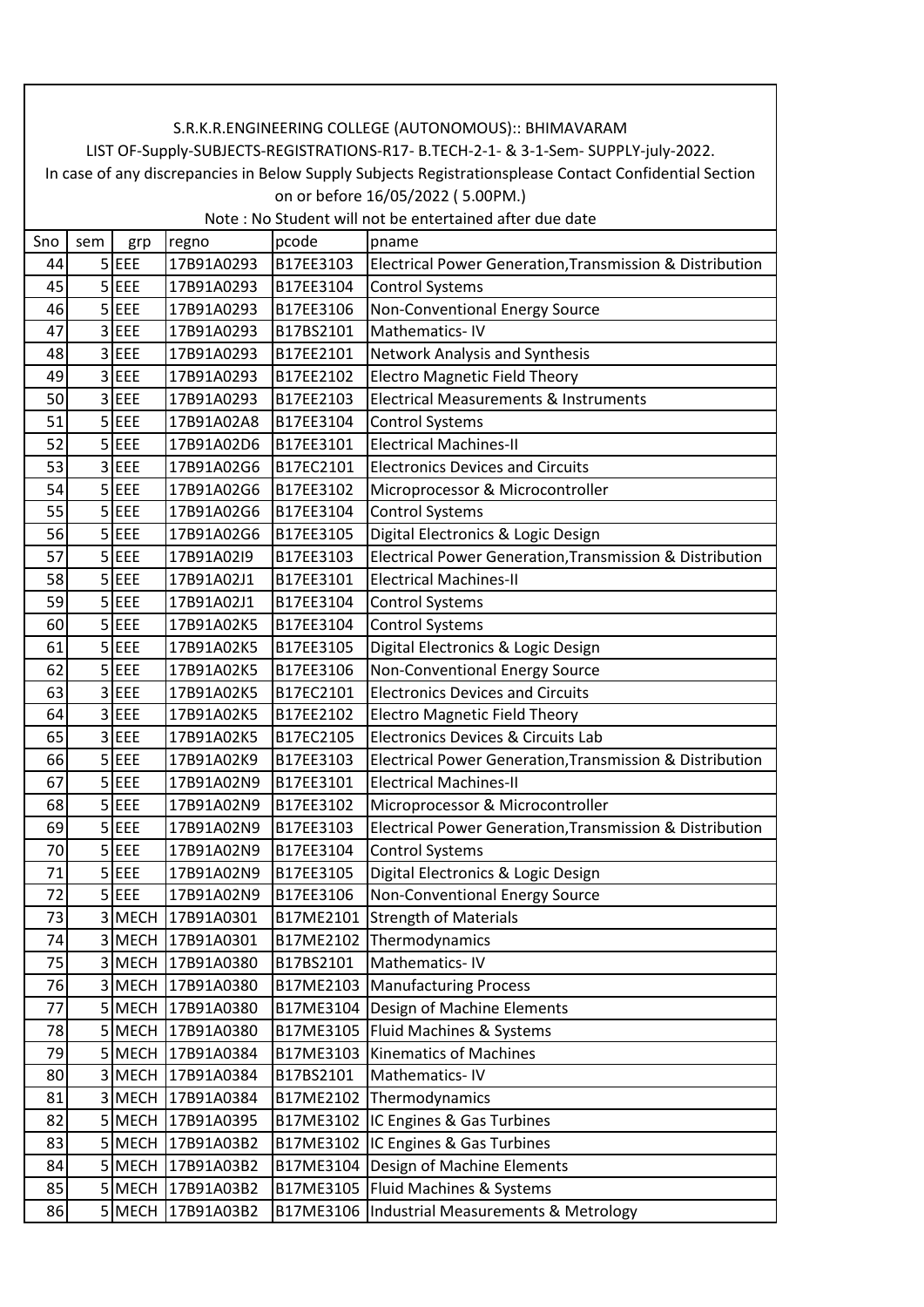| Sno | sem | grp         | regno             | pcode     | pname                                          |
|-----|-----|-------------|-------------------|-----------|------------------------------------------------|
| 87  | 3   | <b>MECH</b> | 17B91A03B2        | B17BS2101 | Mathematics-IV                                 |
| 88  | 3   |             | MECH 17B91A03B2   |           | B17ME2101 Strength of Materials                |
| 89  |     |             | 3 MECH 17B91A03B2 |           | B17ME2102 Thermodynamics                       |
| 90  |     |             | 3 MECH 17B91A03B2 |           | B17ME2104   Metallurgy & Materials Science     |
| 91  |     |             | 3MECH 17B91A03B2  |           | B17ME2105 Advanced Engineering Drawing         |
| 92  |     |             | MECH 17B91A03B4   | B17ME3104 | Design of Machine Elements                     |
| 93  |     |             | 5 MECH 17B91A03B4 |           | B17ME3105 Fluid Machines & Systems             |
| 94  |     |             | 3 MECH 17B91A03B4 | B17BS2101 | Mathematics-IV                                 |
| 95  |     |             | 3 MECH 17B91A03B4 |           | B17ME2101 Strength of Materials                |
| 96  |     |             | 3 MECH 17B91A03B4 |           | B17ME2104   Metallurgy & Materials Science     |
| 97  |     |             | 3 MECH 17B91A03D8 |           | B17ME2101 Strength of Materials                |
| 98  |     |             | 3 MECH 17B91A03G7 |           | B17ME2102 Thermodynamics                       |
| 99  |     |             | 5 MECH 17B91A03G7 | B17ME3104 | Design of Machine Elements                     |
| 100 |     |             | 5 MECH 17B91A03G7 |           | B17ME3105 Fluid Machines & Systems             |
| 101 |     |             | 5 MECH 17B91A03G7 | B17ME3103 | <b>Kinematics of Machines</b>                  |
| 102 |     |             | 5 MECH 17B91A03G8 | B17ME3104 | Design of Machine Elements                     |
| 103 |     |             | 3 MECH 17B91A0313 | B17BS2101 | Mathematics-IV                                 |
| 104 |     |             | 5 MECH 17B91A0313 |           | B17ME3102 IC Engines & Gas Turbines            |
| 105 |     |             | 5 MECH 17B91A03I3 |           | B17ME3104 Design of Machine Elements           |
| 106 |     |             | MECH 17B91A03I3   |           | B17ME3105 Fluid Machines & Systems             |
| 107 |     |             | 5 MECH 17B91A03I3 |           | B17ME3106  Industrial Measurements & Metrology |
| 108 |     |             | 5 MECH 17B91A03I3 |           | B17ME3103 Kinematics of Machines               |
| 109 |     |             | 5 MECH 17B91A0319 |           | B17ME3105   Fluid Machines & Systems           |
| 110 |     |             | 3 MECH 17B91A0319 | B17BS2101 | Mathematics-IV                                 |
| 111 | 3   |             | MECH 17B91A03I9   |           | B17ME2102 Thermodynamics                       |
| 112 |     |             | 3 MECH 17B91A03I9 |           | B17ME2104 Metallurgy & Materials Science       |
| 113 |     |             | 5 MECH 17B91A03K9 |           | B17ME3104   Design of Machine Elements         |
| 114 |     |             | 5 MECH 17B91A03K9 |           | B17ME3105   Fluid Machines & Systems           |
| 115 |     |             | 5 MECH 17B91A03K9 | B17ME3103 | <b>Kinematics of Machines</b>                  |
| 116 | ς   |             | MECH 17B91A03K9   | B17BS2101 | <b>Mathematics-IV</b>                          |
| 117 |     |             | 3 MECH 17B91A03K9 |           | B17ME2101 Strength of Materials                |
| 118 |     |             | 3MECH 17B91A03K9  | B17ME2102 | Thermodynamics                                 |
| 119 |     |             | 5 MECH 17B91A03Q0 | B17ME3104 | Design of Machine Elements                     |
| 120 |     |             | 5 MECH 17B91A03Q0 | B17ME3103 | <b>Kinematics of Machines</b>                  |
| 121 |     |             | 3 MECH 17B91A03R7 | B17ME2102 | Thermodynamics                                 |
| 122 |     | 5 MECH      | 17B91A03R7        | B17ME3104 | Design of Machine Elements                     |
| 123 | 5   | <b>MECH</b> | 17B91A03R7        | B17ME3105 | Fluid Machines & Systems                       |
| 124 |     | 5 MECH      | 17B91A03T1        | B17ME3103 | <b>Kinematics of Machines</b>                  |
| 125 |     | 3 MECH      | 17B91A03T1        | B17BS2101 | Mathematics-IV                                 |
| 126 |     | 3 MECH      | 17B91A03T1        | B17ME2105 | <b>Advanced Engineering Drawing</b>            |
| 127 |     | $5$ ECE     | 17B91A0452        | B17EC3104 | <b>Digital Communication</b>                   |
| 128 |     | $5$ ECE     | 17B91A0452        | B17EC3105 | Antennas and Propagation                       |
| 129 |     | $5$ ECE     | 17B91A0454        | B17EC3105 | Antennas and Propagation                       |
|     |     |             |                   |           |                                                |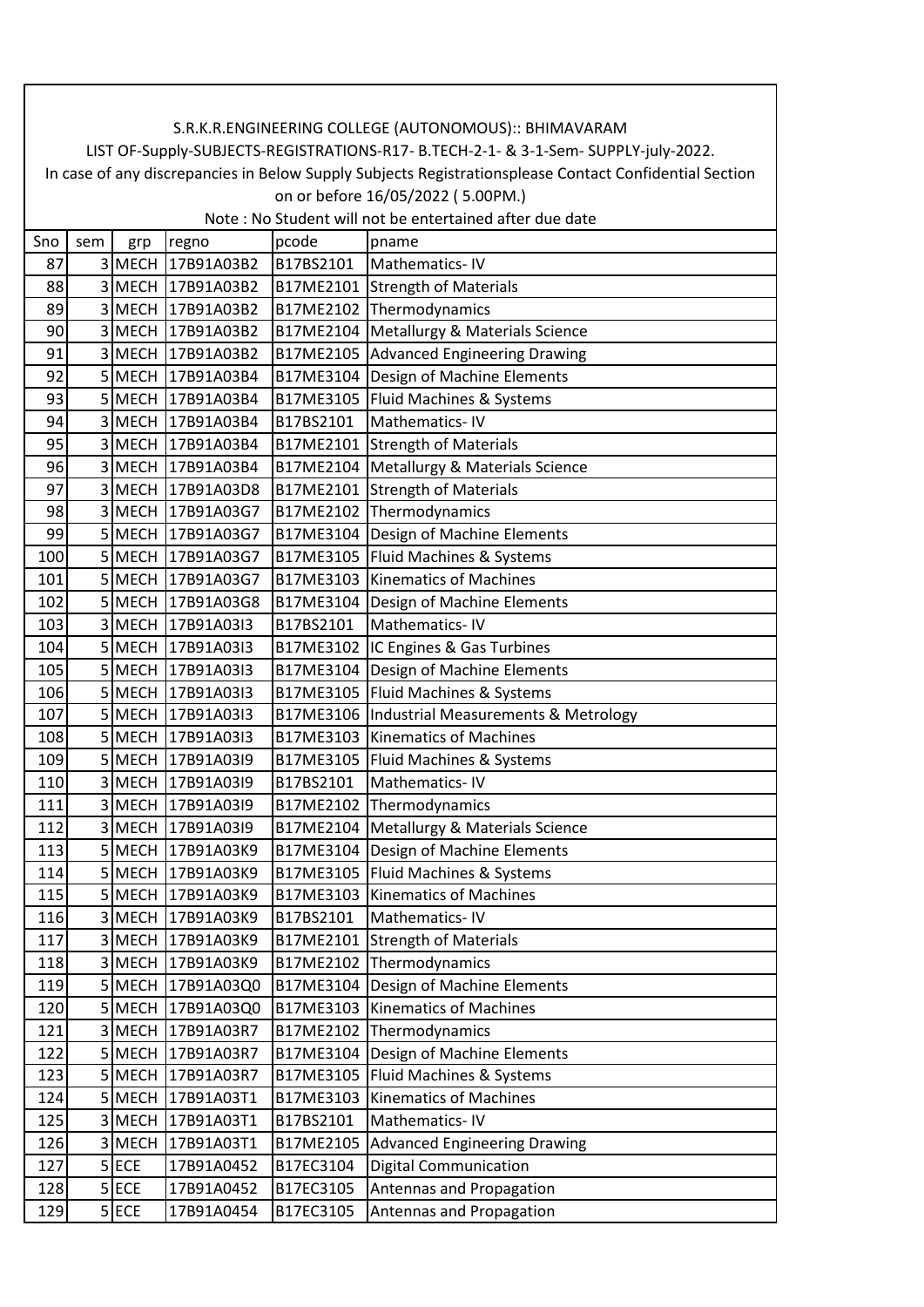| Sno | sem            | grp        | regno      | pcode     | pname                                        |
|-----|----------------|------------|------------|-----------|----------------------------------------------|
| 130 |                | $5$ ECE    | 17B91A0488 | B17EC3104 | <b>Digital Communication</b>                 |
| 131 | 3              | <b>ECE</b> | 17B91A0488 | B17EC2103 | Signals and Systems                          |
| 132 |                | $5$ ECE    | 17B91A0497 | B17EC3104 | <b>Digital Communication</b>                 |
| 133 |                | $5$ ECE    | 17B91A0497 | B17EC3105 | Antennas and Propagation                     |
| 134 |                | $5$ ECE    | 17B91A04B3 | B17EC3105 | Antennas and Propagation                     |
| 135 | 3              | <b>ECE</b> | 17B91A04B3 | B17EC2102 | Switching Theory and Logic Design            |
| 136 |                | $5$ ECE    | 17B91A04C5 | B17EC3105 | Antennas and Propagation                     |
| 137 |                | 5 ECE      | 17B91A04D1 | B17EC3104 | <b>Digital Communication</b>                 |
| 138 |                | $5$ ECE    | 17B91A04D3 | B17EC3105 | Antennas and Propagation                     |
| 139 |                | $5$ ECE    | 17B91A04E5 | B17EC3104 | <b>Digital Communication</b>                 |
| 140 |                | 5 ECE      | 17B91A04E5 | B17EC3105 | Antennas and Propagation                     |
| 141 |                | $5$ ECE    | 17B91A04F0 | B17EC3104 | <b>Digital Communication</b>                 |
| 142 | 5              | <b>ECE</b> | 17B91A04F0 | B17EC3105 | Antennas and Propagation                     |
| 143 |                | 3 ECE      | 17B91A04F0 | B17EC2103 | <b>Signals and Systems</b>                   |
| 144 |                | 3 ECE      | 17B91A04F0 | B17EE2104 | Network Analysis                             |
| 145 |                | 3 ECE      | 17B91A04F0 | B17EC2104 | Probability Theory and Random Processes      |
| 146 |                | $5$ ECE    | 17B91A04F1 | B17EC3104 | <b>Digital Communication</b>                 |
| 147 | 5              | <b>ECE</b> | 17B91A04F1 | B17EC3105 | Antennas and Propagation                     |
| 148 |                | $5$ ECE    | 17B91A04H5 | B17EC3104 | <b>Digital Communication</b>                 |
| 149 | 3              | <b>ECE</b> | 17B91A04I7 | B17BS2101 | Mathematics-IV                               |
| 150 | 3              | <b>ECE</b> | 17B91A04I7 | B17EC2102 | Switching Theory and Logic Design            |
| 151 |                | $3$ ECE    | 17B91A04I7 | B17EC2103 | <b>Signals and Systems</b>                   |
| 152 |                | 3 ECE      | 17B91A04I7 | B17EE2104 | Network Analysis                             |
| 153 |                | 3 ECE      | 17B91A04I7 | B17EC2104 | Probability Theory and Random Processes      |
| 154 | 5              | <b>ECE</b> | 17B91A04J6 | B17EC3105 | Antennas and Propagation                     |
| 155 |                | $5$ ECE    | 17B91A04L3 | B17EC3102 | <b>Linear ICs and Applications</b>           |
| 156 |                | 5 CSE      | 17B91A0506 | B17CS3101 | <b>Computer Networks</b>                     |
| 157 |                | 3 CSE      | 17B91A05A4 | B17BS2102 | Probability, Statistics and Queuing Theory   |
| 158 | 3              | <b>CSE</b> | 17B91A05A4 | B17CS2101 | Data Structures                              |
| 159 | ς              | <b>CSE</b> | 17B91A05A4 | B17BS2103 | Discrete Mathematical Structures             |
| 160 | $\overline{3}$ | <b>CSE</b> | 17B91A05A4 | B17CS2102 | <b>Computer Graphics</b>                     |
| 161 | 3              | <b>CSE</b> | 17B91A05A4 | B17CS2103 | Digital Logic Design                         |
| 162 | 3              | <b>CSE</b> | 17B91A05A4 | B17CS2104 | Data Analysis and Visualization using Python |
| 163 |                | 5 CSE      | 17B91A05B8 | B17CS3101 | <b>Computer Networks</b>                     |
| 164 |                | $5$ $CSE$  | 17B91A05B8 | B17CS3103 | Formal Languages & Automata Theory           |
| 165 |                | 5 CSE      | 17B91A05B8 | B17CS3107 | <b>Cyber Security</b>                        |
| 166 | 3              | <b>CSE</b> | 17B91A05B8 | B17BS2103 | <b>Discrete Mathematical Structures</b>      |
| 167 |                | 3 CSE      | 17B91A05B8 | B17CS2103 | Digital Logic Design                         |
| 168 | 3              | <b>CSE</b> | 17B91A05B8 | B17CS2104 | Data Analysis and Visualization using Python |
| 169 | 3              | <b>CSE</b> | 17B91A05I0 | B17CS2101 | Data Structures                              |
| 170 |                | 3 CSE      | 17B91A05I0 | B17CS2103 | Digital Logic Design                         |
| 171 |                | 3 CSE      | 17B91A05I0 | B17CS2104 | Data Analysis and Visualization using Python |
| 172 |                | $5$ CSE    | 17B91A05I0 | B17CS3102 | Web Technologies                             |
|     |                |            |            |           |                                              |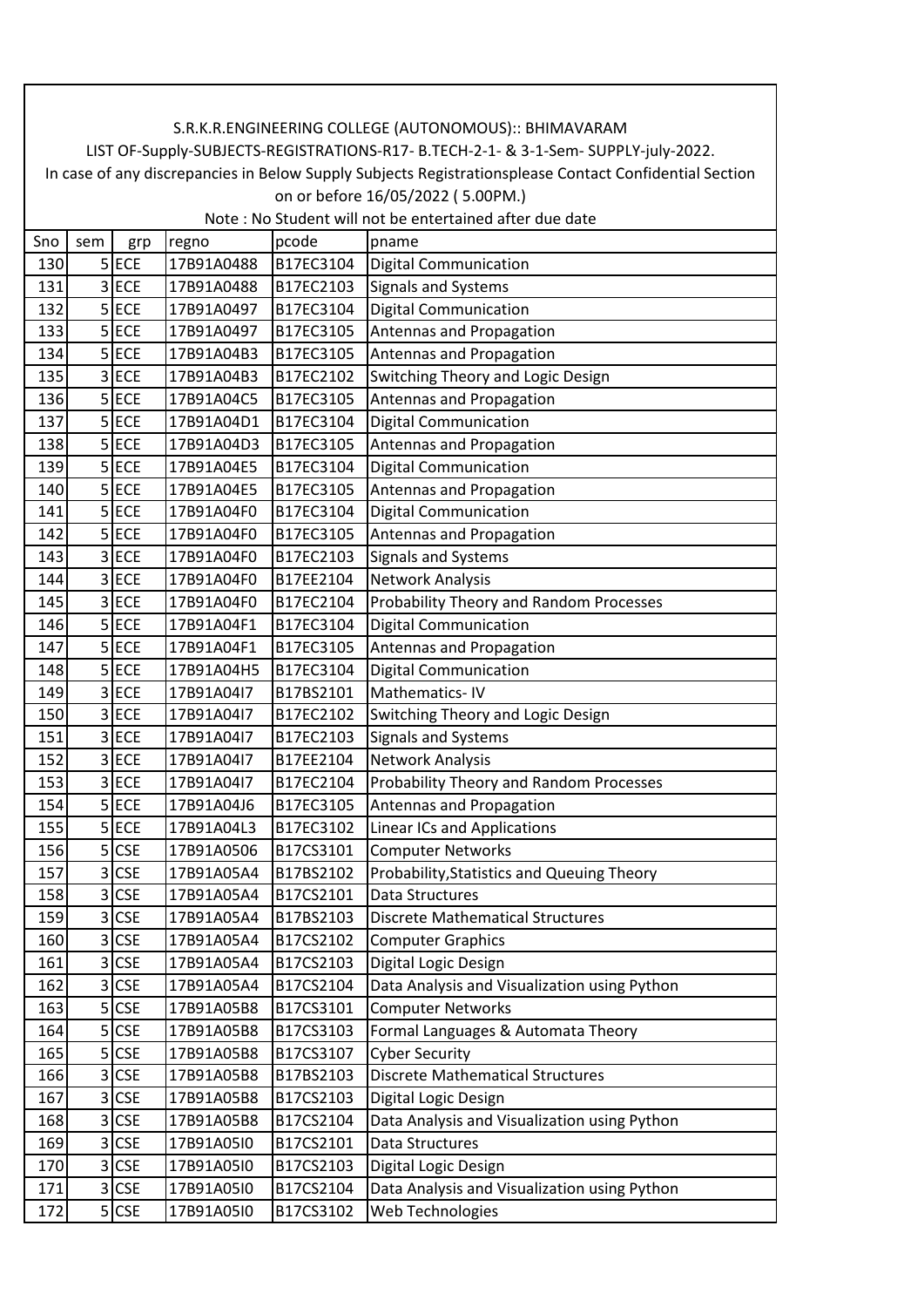| Sno | sem            | grp       | regno      | pcode     | pname                                      |
|-----|----------------|-----------|------------|-----------|--------------------------------------------|
| 173 |                | $5$ CSE   | 17B91A05I0 | B17CS3105 | Application Development Using Java         |
| 174 | 3              | lıt       | 17B91A1296 | B17IT2103 | <b>Computer Graphics</b>                   |
| 175 | $\overline{5}$ | IT        | 17B91A1296 | B17IT3106 | Design and Analysis of Algorithms          |
| 176 |                | $5$  IT   | 17B91A12A5 | B17IT3106 | Design and Analysis of Algorithms          |
| 177 |                | $3$ IT    | 17B91A12B8 | B17IT2101 | Data Structures                            |
| 178 | 5 <sup>1</sup> | <b>CE</b> | 17B91B0111 | B17CE3104 | <b>Geotechnical Engineering-I</b>          |
| 179 | 3              | <b>CE</b> | 17B91B0111 | B17BS2101 | Mathematics-IV                             |
| 180 | 3              | <b>CE</b> | 17B91B0111 | B17CE2101 | <b>Mechanics of Solids</b>                 |
| 181 | 3              | <b>CE</b> | 17B91B0112 | B17CE2101 | <b>Mechanics of Solids</b>                 |
| 182 | 5              | <b>CE</b> | 17B91B0112 | B17CE3104 | Geotechnical Engineering-I                 |
| 183 | 3              | <b>CE</b> | 17B91B0115 | B17CE2101 | <b>Mechanics of Solids</b>                 |
| 184 | 3              | <b>CE</b> | 17B91B0127 | B17CE2101 | <b>Mechanics of Solids</b>                 |
| 185 | 3              | <b>CE</b> | 17B91B0138 | B17CE2101 | <b>Mechanics of Solids</b>                 |
| 186 | 5              | <b>CE</b> | 17B91B0146 | B17CE3102 | <b>Reinforced Concrete Structures-I</b>    |
| 187 | 3              | <b>CE</b> | 17B91B0149 | B17CE2101 | <b>Mechanics of Solids</b>                 |
| 188 | 5              | <b>CE</b> | 17B91B0149 | B17CE3101 | <b>Structural Analysis-II</b>              |
| 189 | 5              | <b>CE</b> | 17B91B0149 | B17CE3102 | Reinforced Concrete Structures-I           |
| 190 | 5              | <b>CE</b> | 17B91B0149 | B17CE3105 | <b>Fluid Mechanics-II</b>                  |
| 191 |                | $5$ CE    | 18B91A0102 | B17CE3101 | <b>Structural Analysis-II</b>              |
| 192 | 5              | <b>CE</b> | 18B91A0102 | B17CE3102 | Reinforced Concrete Structures-I           |
| 193 | 5              | <b>CE</b> | 18B91A0102 | B17CE3103 | <b>Steel Structures-I</b>                  |
| 194 | 5 <sup>1</sup> | <b>CE</b> | 18B91A0102 | B17CE3104 | Geotechnical Engineering-I                 |
| 195 | 5              | <b>CE</b> | 18B91A0102 | B17CE3105 | <b>Fluid Mechanics-II</b>                  |
| 196 | 5              | <b>CE</b> | 18B91A0102 | B17CE3106 | <b>Estimation &amp; Quantity Surveying</b> |
| 197 | 3              | <b>CE</b> | 18B91A0102 | B17CE2101 | <b>Mechanics of Solids</b>                 |
| 198 |                | $5$ CE    | 18B91A0107 | B17CE3103 | <b>Steel Structures-I</b>                  |
| 199 | 5              | <b>CE</b> | 18B91A0107 | B17CE3106 | <b>Estimation &amp; Quantity Surveying</b> |
| 200 | 5              | <b>CE</b> | 18B91A0124 | B17CE3101 | <b>Structural Analysis-II</b>              |
| 201 | 5              | <b>CE</b> | 18B91A0124 | B17CE3103 | <b>Steel Structures-I</b>                  |
| 202 | $\overline{5}$ | <b>CE</b> | 18B91A0124 | B17CE3104 | <b>Geotechnical Engineering-I</b>          |
| 203 |                | $5$ CE    | 18B91A0124 | B17CE3105 | Fluid Mechanics-II                         |
| 204 |                | $5$ CE    | 18B91A0124 | B17CE3106 | <b>Estimation &amp; Quantity Surveying</b> |
| 205 | 3              | <b>CE</b> | 18B91A0124 | B17CE2101 | <b>Mechanics of Solids</b>                 |
| 206 | 3              | <b>CE</b> | 18B91A0124 | B17CE2102 | <b>Environmental Engineering-I</b>         |
| 207 | $\overline{3}$ | <b>CE</b> | 18B91A0124 | B17CE2104 | Surveying-1                                |
| 208 | 3              | <b>CE</b> | 18B91A0124 | B17CE2105 | <b>Engineering Geology</b>                 |
| 209 |                | $3$ CE    | 18B91A0149 | B17CE2101 | <b>Mechanics of Solids</b>                 |
| 210 |                | $5$ CE    | 18B91A0153 | B17CE3102 | Reinforced Concrete Structures-I           |
| 211 |                | $5$ CE    | 18B91A0162 | B17CE3101 | <b>Structural Analysis-II</b>              |
| 212 |                | $5$ CE    | 18B91A0162 | B17CE3106 | <b>Estimation &amp; Quantity Surveying</b> |
| 213 |                | $5$ CE    | 18B91A0172 | B17CE3103 | Steel Structures-I                         |
| 214 |                | $5$ CE    | 18B91A0172 | B17CE3104 | <b>Geotechnical Engineering-I</b>          |
| 215 |                | 3 CE      | 18B91A0173 | B17CE2101 | <b>Mechanics of Solids</b>                 |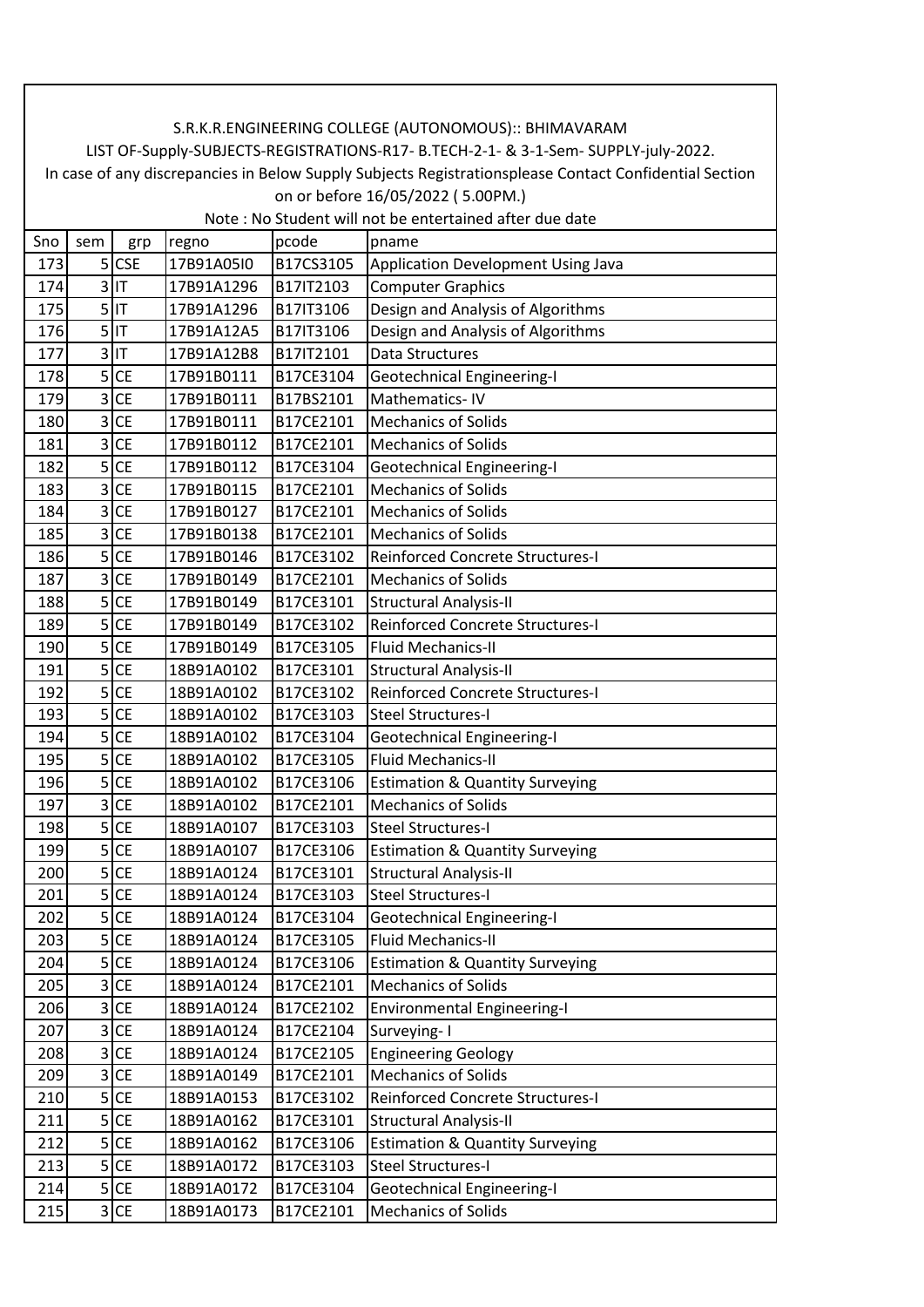| Sno | sem                     | grp       | regno      | pcode     | pname                                      |
|-----|-------------------------|-----------|------------|-----------|--------------------------------------------|
| 216 |                         | $5$ CE    | 18B91A0173 | B17CE3104 | Geotechnical Engineering-I                 |
| 217 | 5                       | <b>CE</b> | 18B91A0177 | B17CE3105 | <b>Fluid Mechanics-II</b>                  |
| 218 | 5 <sup>1</sup>          | <b>CE</b> | 18B91A0182 | B17CE3103 | <b>Steel Structures-I</b>                  |
| 219 | 5                       | <b>CE</b> | 18B91A0182 | B17CE3104 | <b>Geotechnical Engineering-I</b>          |
| 220 | 5                       | <b>CE</b> | 18B91A0182 | B17CE3105 | <b>Fluid Mechanics-II</b>                  |
| 221 | 5                       | <b>CE</b> | 18B91A0183 | B17CE3104 | <b>Geotechnical Engineering-I</b>          |
| 222 | 5                       | <b>CE</b> | 18B91A0187 | B17CE3105 | <b>Fluid Mechanics-II</b>                  |
| 223 | 3                       | <b>CE</b> | 18B91A0199 | B17CE2101 | <b>Mechanics of Solids</b>                 |
| 224 | 5                       | <b>CE</b> | 18B91A0199 | B17CE3103 | <b>Steel Structures-I</b>                  |
| 225 | 5                       | <b>CE</b> | 18B91A01A2 | B17CE3106 | <b>Estimation &amp; Quantity Surveying</b> |
| 226 | 5                       | <b>CE</b> | 18B91A01C3 | B17CE3101 | <b>Structural Analysis-II</b>              |
| 227 | 5                       | <b>CE</b> | 18B91A01C3 | B17CE3103 | <b>Steel Structures-I</b>                  |
| 228 | 5                       | <b>CE</b> | 18B91A01C3 | B17CE3105 | <b>Fluid Mechanics-II</b>                  |
| 229 | 5                       | <b>CE</b> | 18B91A01C3 | B17CE3106 | <b>Estimation &amp; Quantity Surveying</b> |
| 230 | 3                       | <b>CE</b> | 18B91A01C3 | B17BS2101 | Mathematics-IV                             |
| 231 | 3                       | <b>CE</b> | 18B91A01C3 | B17CE2101 | <b>Mechanics of Solids</b>                 |
| 232 | 3                       | <b>CE</b> | 18B91A01C3 | B17CE2105 | <b>Engineering Geology</b>                 |
| 233 | 3                       | <b>CE</b> | 18B91A01C5 | B17CE2101 | <b>Mechanics of Solids</b>                 |
| 234 | 5                       | <b>CE</b> | 18B91A01C5 | B17CE3101 | <b>Structural Analysis-II</b>              |
| 235 | 5                       | <b>CE</b> | 18B91A01C5 | B17CE3103 | <b>Steel Structures-I</b>                  |
| 236 | 3                       | <b>CE</b> | 18B91A01C9 | B17CE2104 | Surveying-1                                |
| 237 | 5 <sup>1</sup>          | <b>CE</b> | 18B91A01C9 | B17CE3101 | <b>Structural Analysis-II</b>              |
| 238 | 5                       | <b>CE</b> | 18B91A01C9 | B17CE3102 | <b>Reinforced Concrete Structures-I</b>    |
| 239 | 5                       | <b>CE</b> | 18B91A01C9 | B17CE3103 | <b>Steel Structures-I</b>                  |
| 240 | 5                       | <b>CE</b> | 18B91A01C9 | B17CE3104 | <b>Geotechnical Engineering-I</b>          |
| 241 | 5                       | <b>CE</b> | 18B91A01C9 | B17CE3105 | <b>Fluid Mechanics-II</b>                  |
| 242 | 5                       | <b>CE</b> | 18B91A01C9 | B17CE3106 | <b>Estimation &amp; Quantity Surveying</b> |
| 243 | 5                       | <b>CE</b> | 18B91A01D0 | B17CE3103 | <b>Steel Structures-I</b>                  |
| 244 | 5                       | <b>CE</b> | 18B91A01D0 | B17CE3105 | <b>Fluid Mechanics-II</b>                  |
| 245 | 5                       | <b>CE</b> | 18B91A01D0 | B17CE3109 | Geographic Information Systems Laboratory  |
| 246 | 3                       | <b>CE</b> | 18B91A01D0 | B17CE2101 | <b>Mechanics of Solids</b>                 |
| 247 | 3                       | <b>CE</b> | 18B91A01D0 | B17CE2102 | <b>Environmental Engineering-I</b>         |
| 248 | 3                       | <b>CE</b> | 18B91A01D0 | B17CE2104 | Surveying-1                                |
| 249 | $\overline{\mathbf{3}}$ | <b>CE</b> | 18B91A01D0 | B17CE2105 | <b>Engineering Geology</b>                 |
| 250 | 3                       | <b>CE</b> | 18B91A01D3 | B17CE2102 | <b>Environmental Engineering-I</b>         |
| 251 | 3                       | <b>CE</b> | 18B91A01D6 | B17CE2104 | Surveying-I                                |
| 252 | 5                       | <b>CE</b> | 18B91A01E9 | B17CE3101 | <b>Structural Analysis-II</b>              |
| 253 | 5                       | <b>CE</b> | 18B91A01E9 | B17CE3106 | <b>Estimation &amp; Quantity Surveying</b> |
| 254 | 5                       | <b>CE</b> | 18B91A01F4 | B17CE3101 | <b>Structural Analysis-II</b>              |
| 255 | 5 <sup>1</sup>          | <b>CE</b> | 18B91A01F4 | B17CE3102 | Reinforced Concrete Structures-I           |
| 256 |                         | $5$ CE    | 18B91A01F4 | B17CE3103 | <b>Steel Structures-I</b>                  |
| 257 | 5                       | <b>CE</b> | 18B91A01F4 | B17CE3105 | Fluid Mechanics-II                         |
| 258 |                         | 3 CE      | 18B91A01H1 | B17BS2101 | Mathematics-IV                             |
|     |                         |           |            |           |                                            |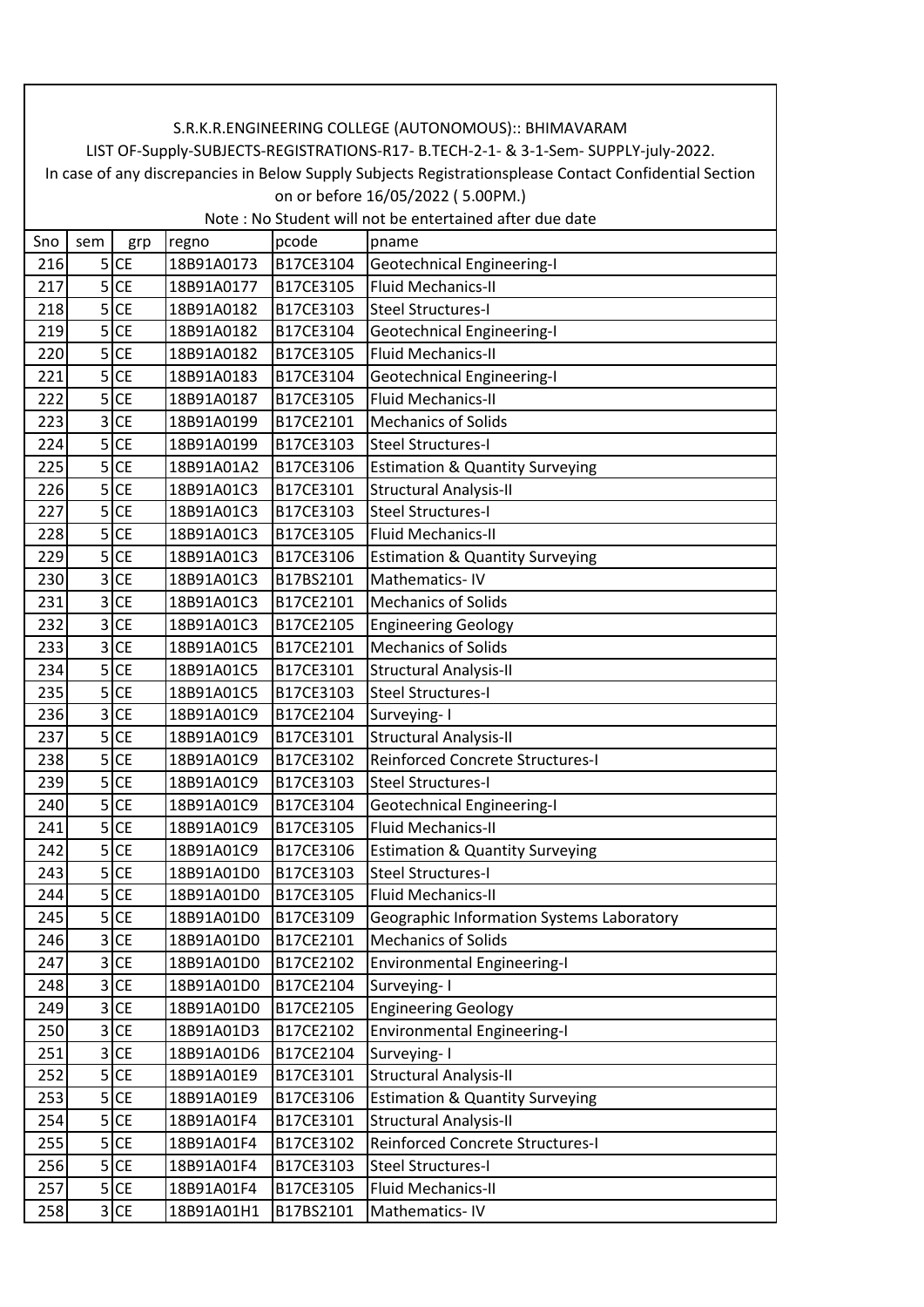| Sno | sem | grp        | regno      | pcode     | pname                                                    |
|-----|-----|------------|------------|-----------|----------------------------------------------------------|
| 259 |     | $5$ CE     | 18B91A01H1 | B17CE3101 | <b>Structural Analysis-II</b>                            |
| 260 | 5   | <b>CE</b>  | 18B91A01H1 | B17CE3102 | Reinforced Concrete Structures-I                         |
| 261 | 5   | <b>CE</b>  | 18B91A01H1 | B17CE3103 | <b>Steel Structures-I</b>                                |
| 262 | 5   | <b>CE</b>  | 18B91A01H1 | B17CE3104 | <b>Geotechnical Engineering-I</b>                        |
| 263 | 5   | <b>CE</b>  | 18B91A01H1 | B17CE3105 | <b>Fluid Mechanics-II</b>                                |
| 264 | 5   | EEE        | 18B91A0224 | B17EE3102 | Microprocessor & Microcontroller                         |
| 265 |     | $5$ EEE    | 18B91A0224 | B17EE3103 | Electrical Power Generation, Transmission & Distribution |
| 266 |     | $5$ EEE    | 18B91A0224 | B17EE3104 | <b>Control Systems</b>                                   |
| 267 |     | $5$ EEE    | 18B91A0224 | B17EE3105 | Digital Electronics & Logic Design                       |
| 268 | 3   | EEE        | 18B91A0224 | B17EC2101 | <b>Electronics Devices and Circuits</b>                  |
| 269 | 3   | EEE        | 18B91A0224 | B17EE2101 | Network Analysis and Synthesis                           |
| 270 | 3   | EEE        | 18B91A0224 | B17EE2102 | <b>Electro Magnetic Field Theory</b>                     |
| 271 |     | 3 EEE      | 18B91A0226 | B17EE2101 | Network Analysis and Synthesis                           |
| 272 |     | $5$ $EEE$  | 18B91A0227 | B17EE3103 | Electrical Power Generation, Transmission & Distribution |
| 273 |     | $5$ EEE    | 18B91A0227 | B17EE3105 | Digital Electronics & Logic Design                       |
| 274 | 5   | EEE        | 18B91A0234 | B17EE3101 | <b>Electrical Machines-II</b>                            |
| 275 |     | $5$ EEE    | 18B91A0234 | B17EE3105 | Digital Electronics & Logic Design                       |
| 276 | 3   | EEE        | 18B91A0234 | B17EE2103 | <b>Electrical Measurements &amp; Instruments</b>         |
| 277 |     | $3$ EEE    | 18B91A0234 | B17EE2105 | Networks & Measurements Lab                              |
| 278 |     | $5$ EEE    | 18B91A0242 | B17EE3105 | Digital Electronics & Logic Design                       |
| 279 | 3   | EEE        | 18B91A0244 | B17EE2102 | <b>Electro Magnetic Field Theory</b>                     |
| 280 | 3   | EEE        | 18B91A0244 | B17EE2105 | Networks & Measurements Lab                              |
| 281 | 3   | EEE        | 18B91A0244 | B17EC2105 | Electronics Devices & Circuits Lab                       |
| 282 |     | $5$ EEE    | 18B91A0244 | B17EE3104 | <b>Control Systems</b>                                   |
| 283 | 5   | EEE        | 18B91A0244 | B17EE3105 | Digital Electronics & Logic Design                       |
| 284 |     | $5$ EEE    | 18B91A0244 | B17EE3106 | Non-Conventional Energy Source                           |
| 285 |     | $5$ EEE    | 18B91A0244 | B17EE3108 | Microprocessor & Microcontroller Lab                     |
| 286 |     | $5$ EEE    | 18B91A0248 | B17EE3105 | Digital Electronics & Logic Design                       |
| 287 | 5   | EEE        | 18B91A0252 | B17EE3105 | Digital Electronics & Logic Design                       |
| 288 | 3   | EEE        | 18B91A0252 | B17EC2101 | <b>Electronics Devices and Circuits</b>                  |
| 289 |     | $5$ EEE    | 18B91A0264 | B17EE3103 | Electrical Power Generation, Transmission & Distribution |
| 290 | 3   | EEE        | 18B91A0273 | B17EC2101 | <b>Electronics Devices and Circuits</b>                  |
| 291 |     | 3 EEE      | 18B91A0273 | B17EE2101 | Network Analysis and Synthesis                           |
| 292 |     | $5$ EEE    | 18B91A0286 | B17EE3101 | <b>Electrical Machines-II</b>                            |
| 293 | 5   | EEE        | 18B91A0286 | B17EE3105 | Digital Electronics & Logic Design                       |
| 294 |     | $5$ EEE    | 18B91A0291 | B17EE3102 | Microprocessor & Microcontroller                         |
| 295 | 5   | EEE        | 18B91A0291 | B17EE3103 | Electrical Power Generation, Transmission & Distribution |
| 296 |     | $5$ EEE    | 18B91A0291 | B17EE3104 | <b>Control Systems</b>                                   |
| 297 |     | $5$ EEE    | 18B91A0291 | B17EE3105 | Digital Electronics & Logic Design                       |
| 298 |     | 3 EEE      | 18B91A0291 | B17EC2101 | <b>Electronics Devices and Circuits</b>                  |
| 299 | 3   | <b>EEE</b> | 18B91A0291 | B17EE2102 | <b>Electro Magnetic Field Theory</b>                     |
| 300 | 5   | EEE        | 18B91A0296 | B17EE3101 | <b>Electrical Machines-II</b>                            |
| 301 |     | $5$ EEE    | 18B91A0296 | B17EE3102 | Microprocessor & Microcontroller                         |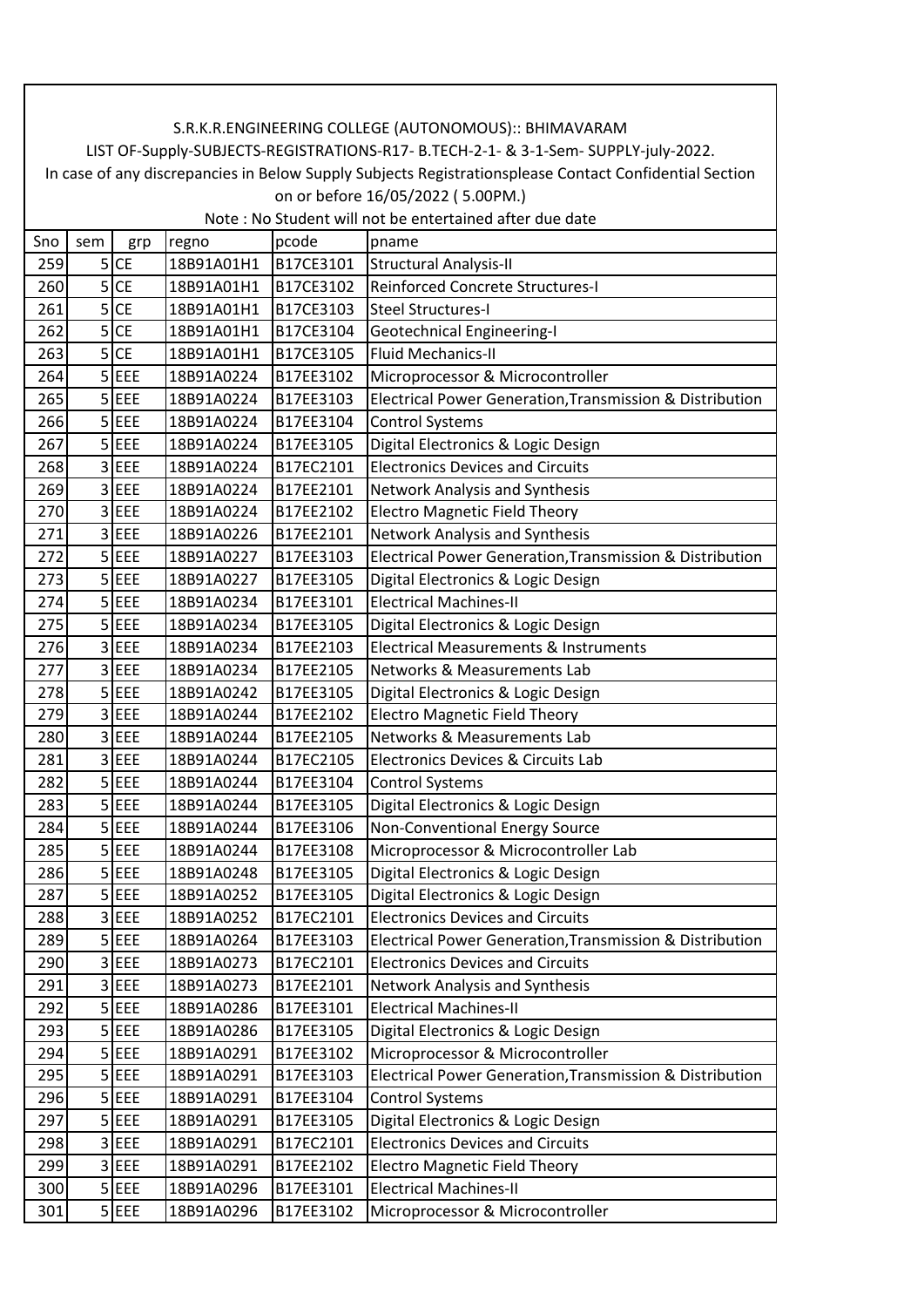| Sno | sem | grp       | regno      | pcode     | pname                                                    |
|-----|-----|-----------|------------|-----------|----------------------------------------------------------|
| 302 |     | 3 EEE     | 18B91A0296 | B17BS2101 | Mathematics-IV                                           |
| 303 |     | 3 EEE     | 18B91A0296 | B17EE2101 | Network Analysis and Synthesis                           |
| 304 |     | 3 EEE     | 18B91A0296 | B17EE2102 | <b>Electro Magnetic Field Theory</b>                     |
| 305 | 3   | EEE       | 18B91A0299 | B17EE2101 | Network Analysis and Synthesis                           |
| 306 |     | 3 EEE     | 18B91A0299 | B17EE2103 | <b>Electrical Measurements &amp; Instruments</b>         |
| 307 | 3   | EEE       | 18B91A0299 | B17EC2105 | Electronics Devices & Circuits Lab                       |
| 308 |     | $5$ $EEE$ | 18B91A0299 | B17EE3102 | Microprocessor & Microcontroller                         |
| 309 |     | $5$ EEE   | 18B91A0299 | B17EE3105 | Digital Electronics & Logic Design                       |
| 310 |     | $5$ EEE   | 18B91A02C3 | B17EE3101 | <b>Electrical Machines-II</b>                            |
| 311 |     | $5$ EEE   | 18B91A02C3 | B17EE3102 | Microprocessor & Microcontroller                         |
| 312 | 5   | EEE       | 18B91A02C3 | B17EE3103 | Electrical Power Generation, Transmission & Distribution |
| 313 |     | $5$ EEE   | 18B91A02C3 | B17EE3104 | <b>Control Systems</b>                                   |
| 314 |     | 5 EEE     | 18B91A02C3 | B17EE3105 | Digital Electronics & Logic Design                       |
| 315 |     | $5$ EEE   | 18B91A02C3 | B17EE3106 | Non-Conventional Energy Source                           |
| 316 |     | 3 EEE     | 18B91A02C3 | B17EE2103 | <b>Electrical Measurements &amp; Instruments</b>         |
| 317 | 5   | EEE       | 18B91A02C8 | B17BS3102 | <b>Basic Coding</b>                                      |
| 318 |     | $5$ EEE   | 18B91A02D0 | B17EE3101 | <b>Electrical Machines-II</b>                            |
| 319 |     | 5 EEE     | 18B91A02D5 | B17EE3101 | <b>Electrical Machines-II</b>                            |
| 320 |     | $5$ EEE   | 18B91A02D5 | B17EE3102 | Microprocessor & Microcontroller                         |
| 321 |     | $5$ EEE   | 18B91A02D5 | B17EE3105 | Digital Electronics & Logic Design                       |
| 322 |     | 3 EEE     | 18B91A02D5 | B17BS2101 | Mathematics-IV                                           |
| 323 |     | 3 EEE     | 18B91A02D5 | B17EE2101 | Network Analysis and Synthesis                           |
| 324 | 5   | EEE       | 18B91A02E6 | B17EE3102 | Microprocessor & Microcontroller                         |
| 325 |     | $5$ EEE   | 18B91A02H9 | B17EE3102 | Microprocessor & Microcontroller                         |
| 326 | 5   | EEE       | 18B91A02H9 | B17EE3103 | Electrical Power Generation, Transmission & Distribution |
| 327 |     | $5$ $EEE$ | 18B91A02H9 | B17EE3104 | <b>Control Systems</b>                                   |
| 328 |     | $5$ EEE   | 18B91A02H9 | B17EE3105 | Digital Electronics & Logic Design                       |
| 329 |     | $5$ EEE   | 18B91A02H9 | B17BS3102 | <b>Basic Coding</b>                                      |
| 330 |     | 3 EEE     | 18B91A02I2 | B17EE2102 | <b>Electro Magnetic Field Theory</b>                     |
| 331 | 3   | EEE       | 18B91A02I3 | B17EE2101 | Network Analysis and Synthesis                           |
| 332 |     | $5$ EEE   | 18B91A02J5 | B17EE3105 | Digital Electronics & Logic Design                       |
| 333 |     | $5$ EEE   | 18B91A02K3 | B17EE3101 | <b>Electrical Machines-II</b>                            |
| 334 |     | 3 EEE     | 18B91A02K7 | B17EE2102 | <b>Electro Magnetic Field Theory</b>                     |
| 335 |     | 3 EEE     | 18B91A02K9 | B17BS2101 | Mathematics-IV                                           |
| 336 |     | 3 EEE     | 18B91A02K9 | B17EC2101 | <b>Electronics Devices and Circuits</b>                  |
| 337 |     | 3 EEE     | 18B91A02K9 | B17EE2102 | <b>Electro Magnetic Field Theory</b>                     |
| 338 |     | 5 EEE     | 18B91A02K9 | B17EE3102 | Microprocessor & Microcontroller                         |
| 339 |     | $5$ EEE   | 18B91A02K9 | B17EE3104 | <b>Control Systems</b>                                   |
| 340 |     | $5$ EEE   | 18B91A02K9 | B17EE3105 | Digital Electronics & Logic Design                       |
| 341 |     | 3 EEE     | 18B91A02L6 | B17EC2101 | <b>Electronics Devices and Circuits</b>                  |
| 342 |     | $5$ EEE   | 18B91A02L6 | B17EE3101 | <b>Electrical Machines-II</b>                            |
| 343 | 5   | EEE       | 18B91A02L6 | B17EE3102 | Microprocessor & Microcontroller                         |
| 344 |     | $5$ EEE   | 18B91A02L8 | B17EE3104 | <b>Control Systems</b>                                   |
|     |     |           |            |           |                                                          |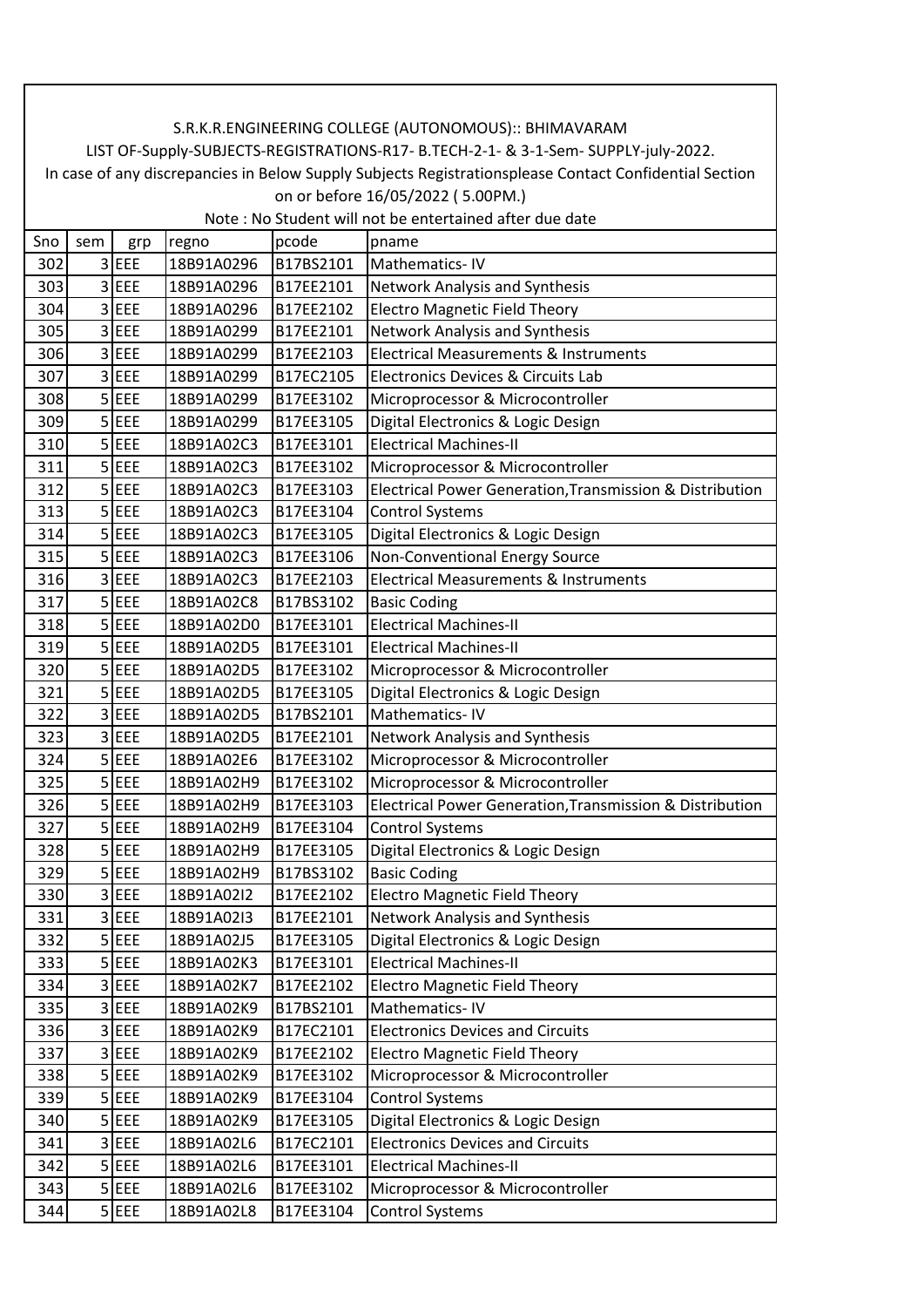| Sno | sem | grp         | regno             | pcode     | pname                                                    |
|-----|-----|-------------|-------------------|-----------|----------------------------------------------------------|
| 345 |     | 3 EEE       | 18B91A02L8        | B17BS2101 | Mathematics-IV                                           |
| 346 | 3   | EEE         | 18B91A02L8        | B17EE2102 | <b>Electro Magnetic Field Theory</b>                     |
| 347 |     | 3 EEE       | 18B91A02L8        | B17EE2103 | <b>Electrical Measurements &amp; Instruments</b>         |
| 348 | 3   | EEE         | 18B91A02L8        | B17BS2104 | <b>Engineering Economics</b>                             |
| 349 |     | $5$ EEE     | 18B91A02M2        | B17EE3101 | <b>Electrical Machines-II</b>                            |
| 350 |     | $5$ EEE     | 18B91A02M2        | B17EE3102 | Microprocessor & Microcontroller                         |
| 351 |     | $5$ EEE     | 18B91A02M2        | B17EE3103 | Electrical Power Generation, Transmission & Distribution |
| 352 |     | $5$ EEE     | 18B91A02M2        | B17EE3104 | <b>Control Systems</b>                                   |
| 353 |     | 5 EEE       | 18B91A02M2        | B17EE3105 | Digital Electronics & Logic Design                       |
| 354 |     | 3 EEE       | 18B91A02M2        | B17EC2101 | <b>Electronics Devices and Circuits</b>                  |
| 355 | 3   | EEE         | 18B91A02M2        | B17EE2101 | Network Analysis and Synthesis                           |
| 356 | 3   | EEE         | 18B91A02M2        | B17EE2102 | <b>Electro Magnetic Field Theory</b>                     |
| 357 |     | 3 EEE       | 18B91A02M2        | B17EE2103 | <b>Electrical Measurements &amp; Instruments</b>         |
| 358 |     | 3 EEE       | 18B91A02M6        | B17EE2102 | <b>Electro Magnetic Field Theory</b>                     |
| 359 |     | 3 MECH      | 18B91A0302        | B17ME2101 | <b>Strength of Materials</b>                             |
| 360 |     | <b>MECH</b> | 18B91A0313        |           | B17ME3105   Fluid Machines & Systems                     |
| 361 |     |             | 5 MECH 18B91A0316 |           | B17ME3105   Fluid Machines & Systems                     |
| 362 |     | 5 MECH      | 18B91A0324        | B17ME3104 | Design of Machine Elements                               |
| 363 |     |             | 5 MECH 18B91A0345 |           | B17ME3105   Fluid Machines & Systems                     |
| 364 |     | 5 MECH      | 18B91A0345        |           | B17ME3106  Industrial Measurements & Metrology           |
| 365 |     | 5 MECH      | 18B91A0345        |           | B17ME3103 Kinematics of Machines                         |
| 366 |     | 3 MECH      | 18B91A0345        |           | B17ME2101 Strength of Materials                          |
| 367 | 3   | <b>MECH</b> | 18B91A0345        |           | B17ME2104   Metallurgy & Materials Science               |
| 368 |     |             | 5 MECH 18B91A0355 |           | B17ME3104   Design of Machine Elements                   |
| 369 |     | 5 MECH      | 18B91A0366        | B17ME3104 | Design of Machine Elements                               |
| 370 |     |             | 5 MECH 18B91A0366 |           | B17ME3105   Fluid Machines & Systems                     |
| 371 |     | 3 MECH      | 18B91A0372        |           | B17ME2101 Strength of Materials                          |
| 372 | 3   | <b>MECH</b> | 18B91A0372        |           | B17ME2102 Thermodynamics                                 |
| 373 |     |             | 5 MECH 18B91A0372 |           | B17ME3104 Design of Machine Elements                     |
| 374 | 5   |             | MECH 18B91A0372   |           | B17ME3105   Fluid Machines & Systems                     |
| 375 |     |             | 5 MECH 18B91A0376 |           | B17ME3104   Design of Machine Elements                   |
| 376 |     | 3 MECH      | 18B91A0376        | B17ME2101 | <b>Strength of Materials</b>                             |
| 377 |     |             | 3MECH 18B91A0377  | B17BS2101 | Mathematics-IV                                           |
| 378 |     | 3 MECH      | 18B91A0377        | B17ME2101 | Strength of Materials                                    |
| 379 | 3   | <b>MECH</b> | 18B91A0377        | B17ME2102 | Thermodynamics                                           |
| 380 |     |             | 5 MECH 18B91A0377 |           | B17ME3104 Design of Machine Elements                     |
| 381 |     | 5 MECH      | 18B91A0377        | B17ME3105 | Fluid Machines & Systems                                 |
| 382 |     | 5 MECH      | 18B91A0387        | B17ME3104 | Design of Machine Elements                               |
| 383 |     | 5 MECH      | 18B91A0392        | B17ME3103 | <b>Kinematics of Machines</b>                            |
| 384 |     | 5 MECH      | 18B91A03A6        | B17ME3102 | IC Engines & Gas Turbines                                |
| 385 |     | 5 MECH      | 18B91A03A6        |           | B17ME3104 Design of Machine Elements                     |
| 386 | 5   | <b>MECH</b> | 18B91A03A6        | B17ME3105 | Fluid Machines & Systems                                 |
| 387 |     | 5 MECH      | 18B91A03A6        | B17ME3106 | Industrial Measurements & Metrology                      |
|     |     |             |                   |           |                                                          |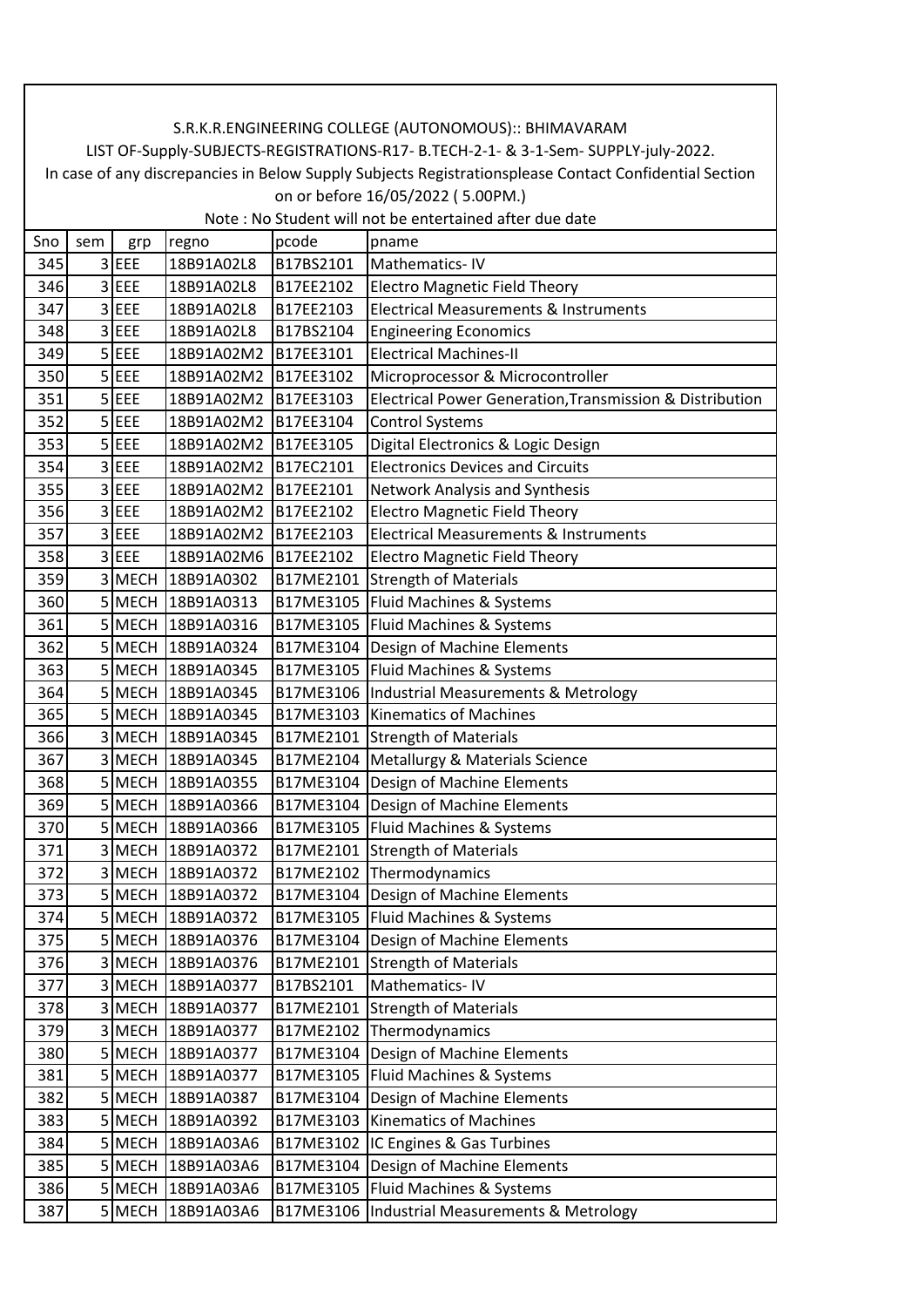| Sno | sem            | grp         | regno             | pcode     | pname                                          |
|-----|----------------|-------------|-------------------|-----------|------------------------------------------------|
| 388 |                | 3 MECH      | 18B91A03A6        |           | B17ME2101 Strength of Materials                |
| 389 | 3              |             | MECH 18B91A03A6   |           | B17ME2102 Thermodynamics                       |
| 390 | 3              | <b>MECH</b> | 18B91A03A6        |           | B17ME2104 Metallurgy & Materials Science       |
| 391 | 3              |             | MECH 18B91A03C2   |           | B17ME2102 Thermodynamics                       |
| 392 |                |             | 5 MECH 18B91A03C2 |           | B17ME3104 Design of Machine Elements           |
| 393 |                |             | 5 MECH 18B91A03E7 |           | B17ME3106  Industrial Measurements & Metrology |
| 394 |                | 3 MECH      | 18B91A03E9        | B17BS2101 | Mathematics-IV                                 |
| 395 |                |             | 3 MECH 18B91A03E9 |           | B17ME2101 Strength of Materials                |
| 396 |                |             | 5 MECH 18B91A03H2 |           | B17ME3104 Design of Machine Elements           |
| 397 |                | 5 MECH      | 18B91A03H2        |           | B17ME3106  Industrial Measurements & Metrology |
| 398 | 3              | <b>MECH</b> | 18B91A03H8        |           | B17ME2103   Manufacturing Process              |
| 399 |                |             | 5 MECH 18B91A03H8 |           | B17ME3104 Design of Machine Elements           |
| 400 |                |             | 5 MECH 18B91A03H8 |           | B17ME3106  Industrial Measurements & Metrology |
| 401 |                |             | 5 MECH 18B91A03H8 |           | B17ME3103 Kinematics of Machines               |
| 402 |                |             | 5 MECH 18B91A03J2 |           | B17ME3102  IC Engines & Gas Turbines           |
| 403 |                | <b>MECH</b> | 18B91A03J2        |           | B17ME3104   Design of Machine Elements         |
| 404 |                | 5 MECH      | 18B91A03J2        |           | B17ME3105 Fluid Machines & Systems             |
| 405 | 5 <sup>1</sup> |             | MECH 18B91A03J2   |           | B17ME3103   Kinematics of Machines             |
| 406 |                |             | 3 MECH 18B91A03J2 | B17BS2101 | Mathematics-IV                                 |
| 407 |                | 3 MECH      | 18B91A03J2        |           | B17ME2101 Strength of Materials                |
| 408 | 3              | <b>MECH</b> | 18B91A03J2        |           | B17ME2102 Thermodynamics                       |
| 409 |                | 3 MECH      | 18B91A03J2        |           | B17ME2104   Metallurgy & Materials Science     |
| 410 | 3              |             | MECH 18B91A03J2   |           | B17ME2105 Advanced Engineering Drawing         |
| 411 | $\overline{3}$ | <b>MECH</b> | 18B91A03K4        |           | B17ME2101 Strength of Materials                |
| 412 | 3              | <b>MECH</b> | 18B91A03K9        | B17ME2102 | Thermodynamics                                 |
| 413 |                | 3 MECH      | 18B91A03K9        |           | B17ME2105 Advanced Engineering Drawing         |
| 414 |                |             | 3 MECH 18B91A03M7 |           | B17ME2103 Manufacturing Process                |
| 415 |                | 5 MECH      | 18B91A03M7        |           | B17ME3106  Industrial Measurements & Metrology |
| 416 |                |             | 5 MECH 18B91A03N5 |           | B17ME3102 IC Engines & Gas Turbines            |
| 417 | 5 <sup>1</sup> |             | MECH 18B91A03N5   |           | B17ME3104 Design of Machine Elements           |
| 418 |                |             | 5 MECH 18B91A03N5 |           | B17ME3105   Fluid Machines & Systems           |
| 419 |                | 5 MECH      | 18B91A03N5        | B17ME3106 | Industrial Measurements & Metrology            |
| 420 |                | 3 MECH      | 18B91A03N5        | B17BS2101 | Mathematics-IV                                 |
| 421 |                | 3 MECH      | 18B91A03N5        | B17ME2101 | <b>Strength of Materials</b>                   |
| 422 |                | 3 MECH      | 18B91A03N5        | B17ME2103 | <b>Manufacturing Process</b>                   |
| 423 |                | 3 MECH      | 18B91A03N5        |           | B17ME2104   Metallurgy & Materials Science     |
| 424 | 3              | <b>MECH</b> | 18B91A03N5        | B17ME2105 | <b>Advanced Engineering Drawing</b>            |
| 425 | $\overline{3}$ | <b>MECH</b> | 18B91A03P0        | B17ME2101 | <b>Strength of Materials</b>                   |
| 426 |                | 3 MECH      | 18B91A03P0        | B17ME2103 | <b>Manufacturing Process</b>                   |
| 427 |                | 3 MECH      | 18B91A03P0        | B17ME2104 | Metallurgy & Materials Science                 |
| 428 | 3              | <b>MECH</b> | 18B91A03P1        | B17BS2101 | Mathematics-IV                                 |
| 429 | 3              | <b>MECH</b> | 18B91A03P1        | B17ME2101 | <b>Strength of Materials</b>                   |
| 430 |                | 3 MECH      | 18B91A03P1        | B17ME2102 | Thermodynamics                                 |
|     |                |             |                   |           |                                                |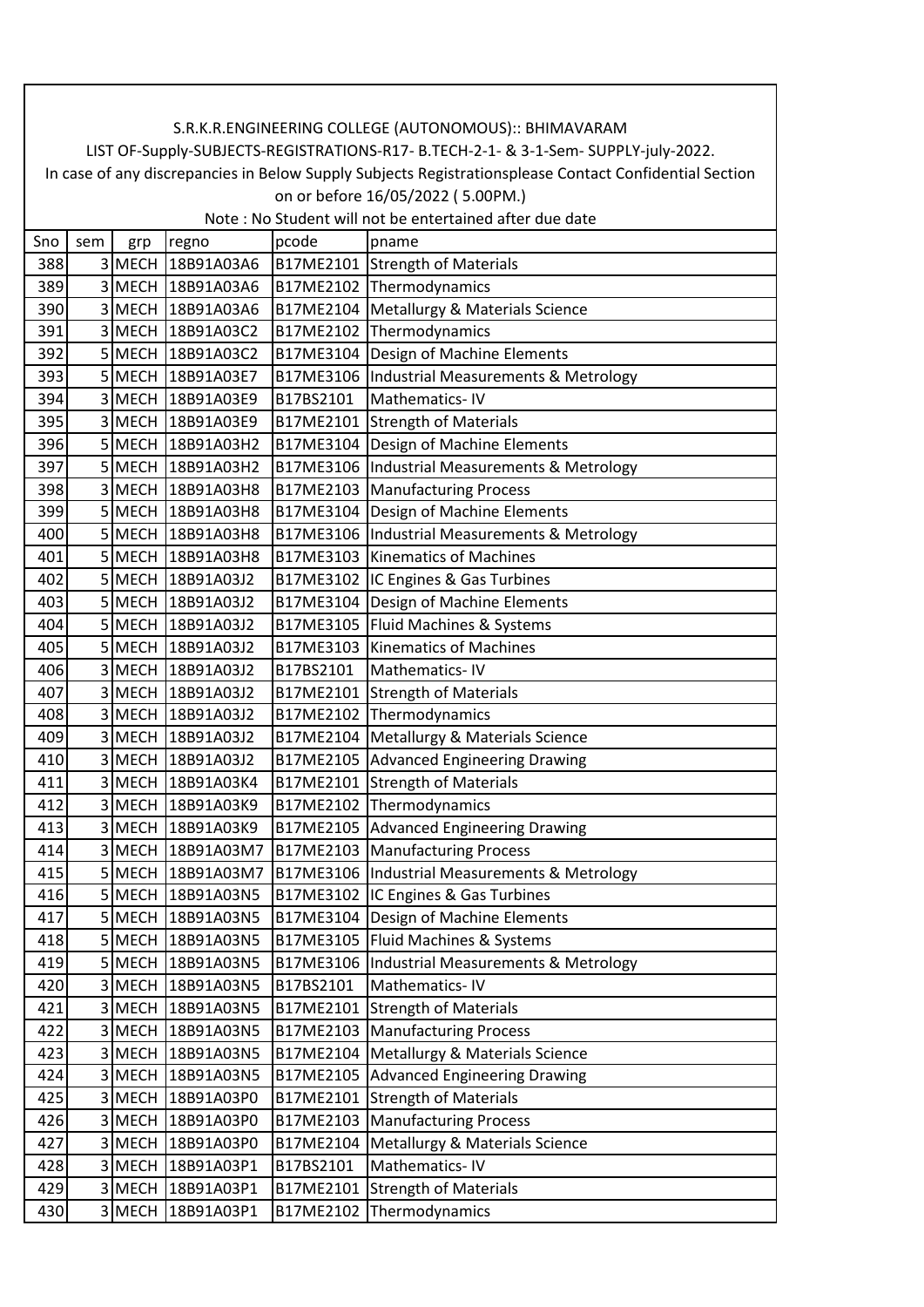| Sno | sem            | grp         | regno             | pcode     | pname                                          |
|-----|----------------|-------------|-------------------|-----------|------------------------------------------------|
| 431 |                | 3 MECH      | 18B91A03P1        |           | B17ME2103   Manufacturing Process              |
| 432 |                | <b>MECH</b> | 18B91A03P1        |           | B17ME2104 Metallurgy & Materials Science       |
| 433 |                | 3 MECH      | 18B91A03P1        |           | B17ME2105 Advanced Engineering Drawing         |
| 434 | 3              |             | MECH 18B91A03P1   |           | B17ME2106   Mechanical Engineering Lab         |
| 435 |                |             | 3 MECH 18B91A03P1 | B17EE2107 | Basic Electrical & Electronics Engineering Lab |
| 436 |                | 5 MECH      | 18B91A03P1        | B17ME3101 | <b>Operations Research</b>                     |
| 437 |                |             | 5 MECH 18B91A03P1 |           | B17ME3102 IC Engines & Gas Turbines            |
| 438 |                |             | 5 MECH 18B91A03P1 |           | B17ME3104 Design of Machine Elements           |
| 439 |                |             | 5 MECH 18B91A03P1 |           | B17ME3105   Fluid Machines & Systems           |
| 440 |                |             | 5 MECH 18B91A03P1 |           | B17ME3106  Industrial Measurements & Metrology |
| 441 | 5              | MECH        | 18B91A03P1        |           | B17ME3103 Kinematics of Machines               |
| 442 |                |             | 3 MECH 18B91A03Q2 | B17BS2101 | Mathematics-IV                                 |
| 443 |                |             | 3 MECH 18B91A03Q2 |           | B17ME2101 Strength of Materials                |
| 444 |                |             | 5 MECH 18B91A03Q2 |           | B17ME3104 Design of Machine Elements           |
| 445 |                |             | 5 MECH 18B91A03Q2 |           | B17ME3103 Kinematics of Machines               |
| 446 | 3              |             | MECH 18B91A03Q7   | B17ME2102 | Thermodynamics                                 |
| 447 |                | 5 MECH      | 18B91A03R9        | B17ME3101 | <b>Operations Research</b>                     |
| 448 |                |             | 5 MECH 18B91A03R9 | B17ME3104 | Design of Machine Elements                     |
| 449 |                |             | 5 MECH 18B91A03R9 |           | B17ME3105 Fluid Machines & Systems             |
| 450 |                |             | 5 MECH 18B91A03R9 |           | B17ME3103 Kinematics of Machines               |
| 451 |                | <b>MECH</b> | 18B91A03R9        | B17BS2101 | Mathematics-IV                                 |
| 452 |                | 3 MECH      | 18B91A03R9        |           | B17ME2101 Strength of Materials                |
| 453 | $\overline{3}$ |             | MECH 18B91A03R9   |           | B17ME2103   Manufacturing Process              |
| 454 |                |             | 3 MECH 18B91A03R9 |           | B17ME2105 Advanced Engineering Drawing         |
| 455 | 3              | <b>MECH</b> | 18B91A03S3        |           | B17ME2101 Strength of Materials                |
| 456 |                |             | 3 MECH 18B91A03T0 |           | B17ME2101 Strength of Materials                |
| 457 |                |             | 3 MECH 18B91A03T0 |           | B17ME2102 Thermodynamics                       |
| 458 | 3              | <b>MECH</b> | 18B91A03T0        |           | B17ME2104   Metallurgy & Materials Science     |
| 459 |                |             | 5 MECH 18B91A03T0 |           | B17ME3104 Design of Machine Elements           |
| 460 | $\overline{5}$ |             | MECH 18B91A03T0   |           | B17ME3103 Kinematics of Machines               |
| 461 |                |             | 5 MECH 18B91A03T1 |           | B17ME3101 Operations Research                  |
| 462 |                | 5 MECH      | 18B91A03T1        |           | B17ME3102 IC Engines & Gas Turbines            |
| 463 |                | 5 MECH      | 18B91A03T1        | B17ME3104 | Design of Machine Elements                     |
| 464 |                | 5 MECH      | 18B91A03T1        | B17ME3105 | Fluid Machines & Systems                       |
| 465 |                | 5 MECH      | 18B91A03T1        | B17ME3106 | Industrial Measurements & Metrology            |
| 466 |                | 5 MECH      | 18B91A03T1        | B17ME3103 | <b>Kinematics of Machines</b>                  |
| 467 |                | 3 MECH      | 18B91A03T1        | B17BS2101 | Mathematics-IV                                 |
| 468 |                | 3 MECH      | 18B91A03T1        | B17ME2101 | <b>Strength of Materials</b>                   |
| 469 |                | 3 MECH      | 18B91A03T1        | B17ME2102 | Thermodynamics                                 |
| 470 |                | 3 MECH      | 18B91A03T1        | B17ME2104 | Metallurgy & Materials Science                 |
| 471 |                | 3 ECE       | 18B91A0408        | B17EC2103 | <b>Signals and Systems</b>                     |
| 472 | 3              | <b>ECE</b>  | 18B91A0412        | B17EC2103 | Signals and Systems                            |
| 473 |                | 3 ECE       | 18B91A0443        | B17EC2103 | <b>Signals and Systems</b>                     |
|     |                |             |                   |           |                                                |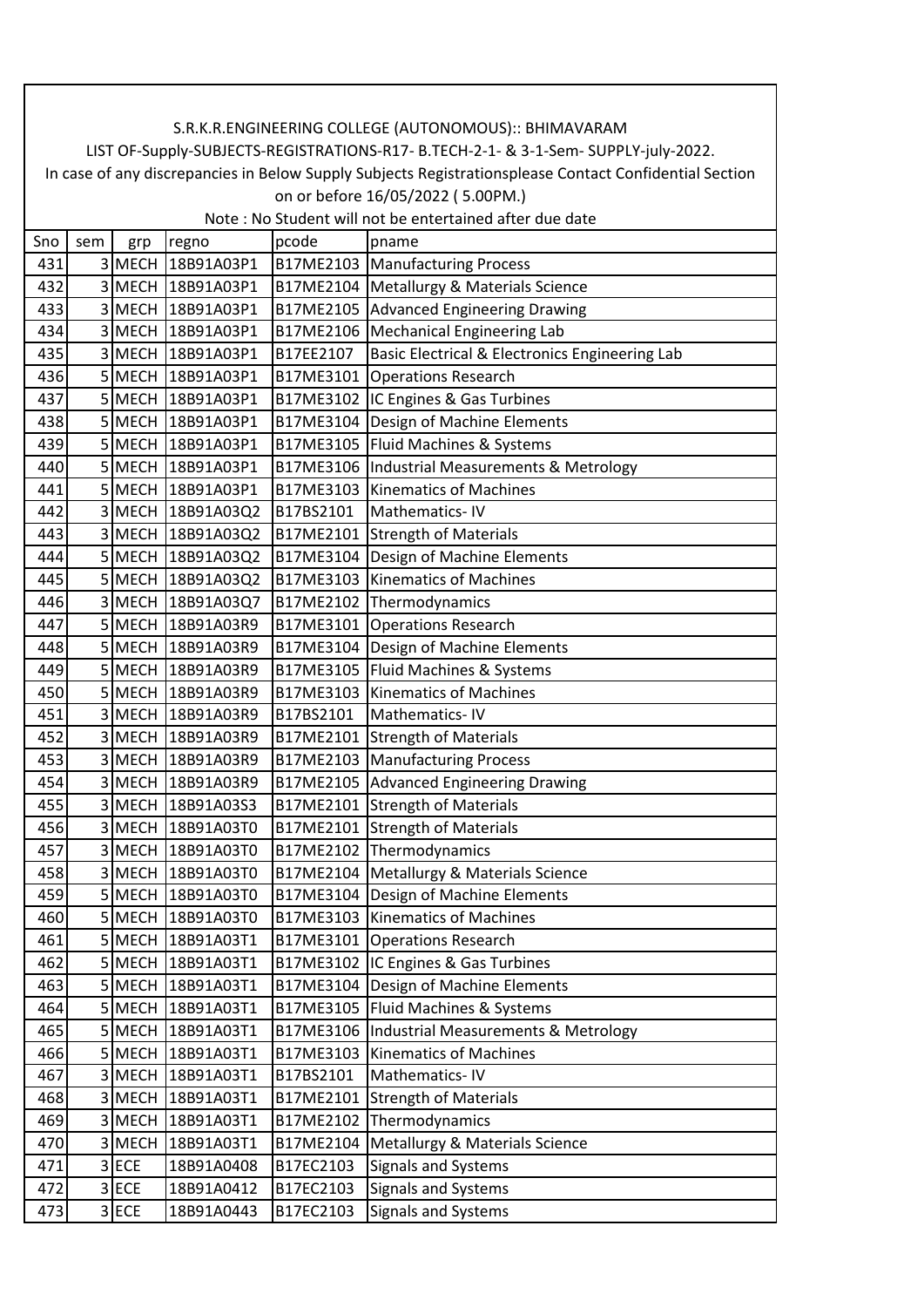| Sno | sem            | grp        | regno      | pcode     | pname                                      |
|-----|----------------|------------|------------|-----------|--------------------------------------------|
| 474 |                | 5 ECE      | 18B91A0443 | B17EC3104 | <b>Digital Communication</b>               |
| 475 | 3              | <b>ECE</b> | 18B91A0463 | B17BS2101 | Mathematics-IV                             |
| 476 |                | 3 ECE      | 18B91A0463 | B17EC2101 | <b>Electronics Devices and Circuits</b>    |
| 477 |                | 3 ECE      | 18B91A0463 | B17EC2102 | Switching Theory and Logic Design          |
| 478 | 3              | <b>ECE</b> | 18B91A0463 | B17EC2103 | <b>Signals and Systems</b>                 |
| 479 | 3              | <b>ECE</b> | 18B91A0463 | B17EE2104 | <b>Network Analysis</b>                    |
| 480 |                | 3 ECE      | 18B91A0463 | B17EC2104 | Probability Theory and Random Processes    |
| 481 |                | 5 ECE      | 18B91A04C3 | B17EC3105 | Antennas and Propagation                   |
| 482 |                | 3 ECE      | 18B91A04C9 | B17EC2103 | <b>Signals and Systems</b>                 |
| 483 |                | 3 ECE      | 18B91A04F1 | B17EC2103 | <b>Signals and Systems</b>                 |
| 484 | 3              | <b>ECE</b> | 18B91A04I2 | B17EC2103 | <b>Signals and Systems</b>                 |
| 485 |                | 3 ECE      | 18B91A04L1 | B17EC2102 | Switching Theory and Logic Design          |
| 486 | 3              | <b>ECE</b> | 18B91A04L1 | B17EC2103 | <b>Signals and Systems</b>                 |
| 487 |                | $5$ ECE    | 18B91A04L1 | B17EC3105 | Antennas and Propagation                   |
| 488 |                | 3 ECE      | 18B91A04L8 | B17EC2103 | <b>Signals and Systems</b>                 |
| 489 | 5              | ECE        | 18B91A04L8 | B17EC3104 | <b>Digital Communication</b>               |
| 490 |                | $5$ ECE    | 18B91A04L8 | B17EC3105 | Antennas and Propagation                   |
| 491 | 3              | <b>ECE</b> | 18B91A04M3 | B17EC2103 | <b>Signals and Systems</b>                 |
| 492 |                | $5$ ECE    | 18B91A04N2 | B17EC3108 | Digital ICs laboratory with Simulation     |
| 493 | 3              | <b>ECE</b> | 18B91A04N2 | B17EC2103 | <b>Signals and Systems</b>                 |
| 494 | 3              | <b>ECE</b> | 18B91A04N2 | B17EE2104 | <b>Network Analysis</b>                    |
| 495 |                | 3 ECE      | 18B91A04N2 | B17EC2104 | Probability Theory and Random Processes    |
| 496 |                | 5 ECE      | 18B91A04N2 | B17EC3105 | Antennas and Propagation                   |
| 497 | 3              | <b>CSE</b> | 18B91A0504 | B17CS2101 | Data Structures                            |
| 498 | 5              | <b>CSE</b> | 18B91A0504 | B17CS3103 | Formal Languages & Automata Theory         |
| 499 | 3              | <b>CSE</b> | 18B91A0519 | B17BS2102 | Probability, Statistics and Queuing Theory |
| 500 | 5 <sup>1</sup> | <b>CSE</b> | 18B91A0519 | B17CS3101 | <b>Computer Networks</b>                   |
| 501 | 5              | <b>CSE</b> | 18B91A0519 | B17CS3102 | Web Technologies                           |
| 502 | 5              | <b>CSE</b> | 18B91A0519 | B17CS3103 | Formal Languages & Automata Theory         |
| 503 | 5              | <b>CSE</b> | 18B91A0529 | B17CS3102 | Web Technologies                           |
| 504 | 5              | <b>CSE</b> | 18B91A0529 | B17CS3106 | <b>Embedded Systems</b>                    |
| 505 | 5              | <b>CSE</b> | 18B91A0544 | B17CS3103 | Formal Languages & Automata Theory         |
| 506 | 5              | <b>CSE</b> | 18B91A05A3 | B17CS3103 | Formal Languages & Automata Theory         |
| 507 | $\overline{3}$ | <b>CSE</b> | 18B91A05A3 | B17CS2101 | Data Structures                            |
| 508 | 3              | <b>CSE</b> | 18B91A05A3 | B17BS2102 | Probability, Statistics and Queuing Theory |
| 509 | 3              | <b>CSE</b> | 18B91A05A3 | B17CS2103 | Digital Logic Design                       |
| 510 | 3              | <b>CSE</b> | 18B91A05B2 | B17CS2101 | Data Structures                            |
| 511 | 3              | <b>CSE</b> | 18B91A05B2 | B17CS2102 | <b>Computer Graphics</b>                   |
| 512 | 3              | <b>CSE</b> | 18B91A05B2 | B17CS2103 | Digital Logic Design                       |
| 513 | 5              | <b>CSE</b> | 18B91A05B2 | B17CS3101 | <b>Computer Networks</b>                   |
| 514 |                | $5$ CSE    | 18B91A05B2 | B17CS3102 | Web Technologies                           |
| 515 | 5              | <b>CSE</b> | 18B91A05B2 | B17CS3103 | Formal Languages & Automata Theory         |
| 516 | 5              | <b>CSE</b> | 18B91A05B2 | B17CS3104 | Database Management Systems                |
|     |                |            |            |           |                                            |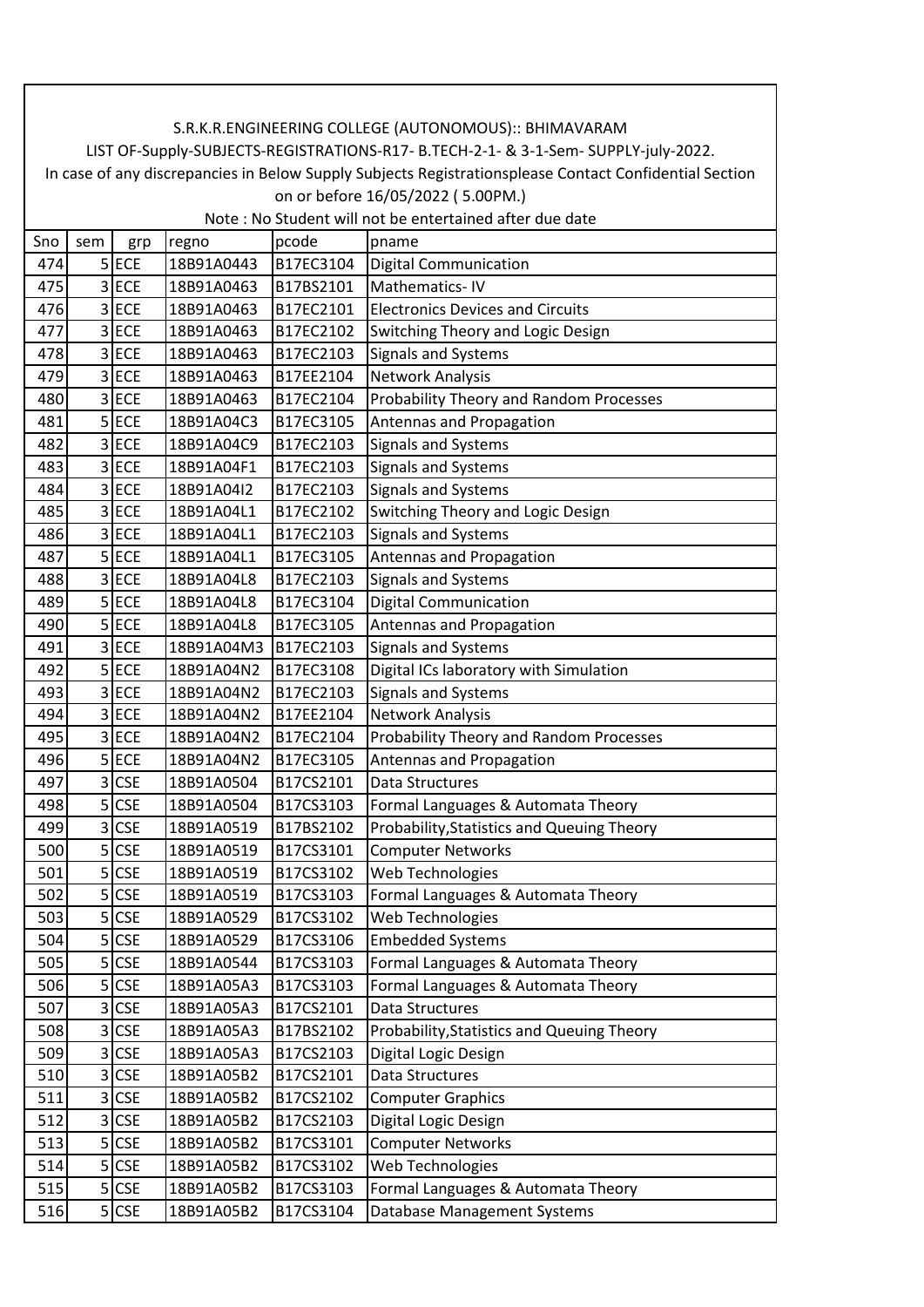| Sno<br>pcode<br>sem<br>regno<br>pname<br>grp<br>517<br>5<br><b>CSE</b><br>18B91A05B2<br>B17CS3105<br>Application Development Using Java<br>5<br><b>CSE</b><br>18B91A05B2<br>B17CS3106<br>518<br><b>Embedded Systems</b><br>519<br>3<br><b>CSE</b><br>18B91A05C6<br>B17CS2101<br>Data Structures<br>5<br><b>CSE</b><br>520<br>18B91A05D7<br>B17CS3104<br>Database Management Systems<br>5<br>521<br><b>CSE</b><br>B17CS3101<br>18B91A05F9<br><b>Computer Networks</b><br>5<br><b>CSE</b><br>B17CS3103<br>Formal Languages & Automata Theory<br>522<br>18B91A05F9<br>3<br><b>CSE</b><br>B17BS2102<br>523<br>18B91A05F9<br>Probability, Statistics and Queuing Theory<br><b>CSE</b><br>524<br>3<br>18B91A05H9<br>B17CS2101<br>Data Structures<br><b>CSE</b><br>525<br>3<br>18B91A05H9<br>B17CS2102<br><b>Computer Graphics</b><br>526<br>3<br><b>CSE</b><br>18B91A05H9<br>B17CS2104<br>Data Analysis and Visualization using Python<br>5<br><b>CSE</b><br>18B91A05H9<br>B17CS3102<br>Web Technologies<br>527<br>5 <sup>1</sup><br><b>CSE</b><br>528<br>18B91A05H9<br>B17CS3104<br>Database Management Systems<br><b>Application Development Using Java</b><br>529<br>5<br><b>CSE</b><br>18B91A05H9<br>B17CS3105<br>3<br><b>CSE</b><br>B17CS2103<br>530<br>18B91A05K4<br>Digital Logic Design<br><b>CSE</b><br>B17CS2104<br>Data Analysis and Visualization using Python<br>531<br>3<br>18B91A05K4<br>3<br><b>CSE</b><br>18B91A05L7<br>B17BS2102<br>Probability, Statistics and Queuing Theory<br>532<br><b>CSE</b><br>533<br>3<br>18B91A05L7<br>B17CS2104<br>Data Analysis and Visualization using Python<br>$5$ CSE<br>534<br>18B91A05L7<br>B17CS3101<br><b>Computer Networks</b><br>5 <sup>1</sup><br>535<br><b>CSE</b><br>B17CS3103<br>Formal Languages & Automata Theory<br>18B91A05L7<br><b>Embedded Systems</b><br>536<br>5<br><b>CSE</b><br>18B91A05L7<br>B17CS3106<br>5<br><b>CSE</b><br>B17CS3101<br><b>Computer Networks</b><br>537<br>18B91A05M9<br><b>CSE</b><br>538<br>5<br>18B91A05M9<br>B17CS3102<br>Web Technologies<br>5<br><b>CSE</b><br>18B91A05M9<br>B17CS3103<br>Formal Languages & Automata Theory<br>539<br>B17CS3104<br>540<br>5<br><b>CSE</b><br>18B91A05M9<br>Database Management Systems<br>3<br>B17BS2102<br>Probability, Statistics and Queuing Theory<br>541<br><b>CSE</b><br>18B91A05M9<br>3<br><b>CSE</b><br>18B91A05M9<br>B17CS2103<br>Digital Logic Design<br>542<br>5<br><b>CSE</b><br><b>Computer Networks</b><br>543<br>18B91A05N6<br>B17CS3101<br>5<br><b>CSE</b><br>18B91A05P9<br>B17CS3101<br><b>Computer Networks</b><br>544<br>Web Technologies<br><b>CSE</b><br>18B91A05P9<br>B17CS3102<br>545<br>546<br>5<br><b>CSE</b><br>B17CS3103<br>Formal Languages & Automata Theory<br>18B91A05P9<br>$5$ CSE<br>547<br>18B91A05P9<br>B17CS3104<br>Database Management Systems<br>Application Development Using Java<br>5<br><b>CSE</b><br>18B91A05P9<br>B17CS3105<br>548<br><b>CSE</b><br>B17CS3106<br>549<br>5<br>18B91A05P9<br><b>Embedded Systems</b><br>550<br><b>CSE</b><br>18B91A05P9<br>B17CS2101<br>Data Structures<br>3<br>3<br><b>CSE</b><br><b>Discrete Mathematical Structures</b><br>551<br>18B91A05P9<br>B17BS2103<br><b>CSE</b><br>552<br>18B91A05P9<br>B17CS2102<br>3<br><b>Computer Graphics</b><br>Data Analysis and Visualization using Python<br>553<br>3<br><b>CSE</b><br>18B91A05P9<br>B17CS2104<br>$5$ IT<br>554<br>18B91A1204<br>B17IT3104<br><b>Operating Systems</b><br>Design and Analysis of Algorithms<br>555<br>$5$ IT<br>B17IT3106<br>18B91A1204<br>$5$ IT<br>556<br>18B91A1218<br>B17IT3104<br><b>Operating Systems</b><br>Design and Analysis of Algorithms<br>557<br>$5$ IT<br>18B91A1218<br>B17IT3106<br>$3$ IT<br>18B91A1218<br>B17IT2101<br>Data Structures<br>558<br>$3$ IT<br>559<br>18B91A1218<br>B17IT2104<br><b>Data Communications</b> |  |  |  |
|-------------------------------------------------------------------------------------------------------------------------------------------------------------------------------------------------------------------------------------------------------------------------------------------------------------------------------------------------------------------------------------------------------------------------------------------------------------------------------------------------------------------------------------------------------------------------------------------------------------------------------------------------------------------------------------------------------------------------------------------------------------------------------------------------------------------------------------------------------------------------------------------------------------------------------------------------------------------------------------------------------------------------------------------------------------------------------------------------------------------------------------------------------------------------------------------------------------------------------------------------------------------------------------------------------------------------------------------------------------------------------------------------------------------------------------------------------------------------------------------------------------------------------------------------------------------------------------------------------------------------------------------------------------------------------------------------------------------------------------------------------------------------------------------------------------------------------------------------------------------------------------------------------------------------------------------------------------------------------------------------------------------------------------------------------------------------------------------------------------------------------------------------------------------------------------------------------------------------------------------------------------------------------------------------------------------------------------------------------------------------------------------------------------------------------------------------------------------------------------------------------------------------------------------------------------------------------------------------------------------------------------------------------------------------------------------------------------------------------------------------------------------------------------------------------------------------------------------------------------------------------------------------------------------------------------------------------------------------------------------------------------------------------------------------------------------------------------------------------------------------------------------------------------------------------------------------------------------------------------------------------------------------------------------------------------------------------------------------------------------------------------------------------------------------------------------------------------------------------------------------------------------------------------------------------------------------------------------------------------------------------------------------------------------------------------------------------------------------------------------------------------------------------------------------------------------|--|--|--|
|                                                                                                                                                                                                                                                                                                                                                                                                                                                                                                                                                                                                                                                                                                                                                                                                                                                                                                                                                                                                                                                                                                                                                                                                                                                                                                                                                                                                                                                                                                                                                                                                                                                                                                                                                                                                                                                                                                                                                                                                                                                                                                                                                                                                                                                                                                                                                                                                                                                                                                                                                                                                                                                                                                                                                                                                                                                                                                                                                                                                                                                                                                                                                                                                                                                                                                                                                                                                                                                                                                                                                                                                                                                                                                                                                                                                                   |  |  |  |
|                                                                                                                                                                                                                                                                                                                                                                                                                                                                                                                                                                                                                                                                                                                                                                                                                                                                                                                                                                                                                                                                                                                                                                                                                                                                                                                                                                                                                                                                                                                                                                                                                                                                                                                                                                                                                                                                                                                                                                                                                                                                                                                                                                                                                                                                                                                                                                                                                                                                                                                                                                                                                                                                                                                                                                                                                                                                                                                                                                                                                                                                                                                                                                                                                                                                                                                                                                                                                                                                                                                                                                                                                                                                                                                                                                                                                   |  |  |  |
|                                                                                                                                                                                                                                                                                                                                                                                                                                                                                                                                                                                                                                                                                                                                                                                                                                                                                                                                                                                                                                                                                                                                                                                                                                                                                                                                                                                                                                                                                                                                                                                                                                                                                                                                                                                                                                                                                                                                                                                                                                                                                                                                                                                                                                                                                                                                                                                                                                                                                                                                                                                                                                                                                                                                                                                                                                                                                                                                                                                                                                                                                                                                                                                                                                                                                                                                                                                                                                                                                                                                                                                                                                                                                                                                                                                                                   |  |  |  |
|                                                                                                                                                                                                                                                                                                                                                                                                                                                                                                                                                                                                                                                                                                                                                                                                                                                                                                                                                                                                                                                                                                                                                                                                                                                                                                                                                                                                                                                                                                                                                                                                                                                                                                                                                                                                                                                                                                                                                                                                                                                                                                                                                                                                                                                                                                                                                                                                                                                                                                                                                                                                                                                                                                                                                                                                                                                                                                                                                                                                                                                                                                                                                                                                                                                                                                                                                                                                                                                                                                                                                                                                                                                                                                                                                                                                                   |  |  |  |
|                                                                                                                                                                                                                                                                                                                                                                                                                                                                                                                                                                                                                                                                                                                                                                                                                                                                                                                                                                                                                                                                                                                                                                                                                                                                                                                                                                                                                                                                                                                                                                                                                                                                                                                                                                                                                                                                                                                                                                                                                                                                                                                                                                                                                                                                                                                                                                                                                                                                                                                                                                                                                                                                                                                                                                                                                                                                                                                                                                                                                                                                                                                                                                                                                                                                                                                                                                                                                                                                                                                                                                                                                                                                                                                                                                                                                   |  |  |  |
|                                                                                                                                                                                                                                                                                                                                                                                                                                                                                                                                                                                                                                                                                                                                                                                                                                                                                                                                                                                                                                                                                                                                                                                                                                                                                                                                                                                                                                                                                                                                                                                                                                                                                                                                                                                                                                                                                                                                                                                                                                                                                                                                                                                                                                                                                                                                                                                                                                                                                                                                                                                                                                                                                                                                                                                                                                                                                                                                                                                                                                                                                                                                                                                                                                                                                                                                                                                                                                                                                                                                                                                                                                                                                                                                                                                                                   |  |  |  |
|                                                                                                                                                                                                                                                                                                                                                                                                                                                                                                                                                                                                                                                                                                                                                                                                                                                                                                                                                                                                                                                                                                                                                                                                                                                                                                                                                                                                                                                                                                                                                                                                                                                                                                                                                                                                                                                                                                                                                                                                                                                                                                                                                                                                                                                                                                                                                                                                                                                                                                                                                                                                                                                                                                                                                                                                                                                                                                                                                                                                                                                                                                                                                                                                                                                                                                                                                                                                                                                                                                                                                                                                                                                                                                                                                                                                                   |  |  |  |
|                                                                                                                                                                                                                                                                                                                                                                                                                                                                                                                                                                                                                                                                                                                                                                                                                                                                                                                                                                                                                                                                                                                                                                                                                                                                                                                                                                                                                                                                                                                                                                                                                                                                                                                                                                                                                                                                                                                                                                                                                                                                                                                                                                                                                                                                                                                                                                                                                                                                                                                                                                                                                                                                                                                                                                                                                                                                                                                                                                                                                                                                                                                                                                                                                                                                                                                                                                                                                                                                                                                                                                                                                                                                                                                                                                                                                   |  |  |  |
|                                                                                                                                                                                                                                                                                                                                                                                                                                                                                                                                                                                                                                                                                                                                                                                                                                                                                                                                                                                                                                                                                                                                                                                                                                                                                                                                                                                                                                                                                                                                                                                                                                                                                                                                                                                                                                                                                                                                                                                                                                                                                                                                                                                                                                                                                                                                                                                                                                                                                                                                                                                                                                                                                                                                                                                                                                                                                                                                                                                                                                                                                                                                                                                                                                                                                                                                                                                                                                                                                                                                                                                                                                                                                                                                                                                                                   |  |  |  |
|                                                                                                                                                                                                                                                                                                                                                                                                                                                                                                                                                                                                                                                                                                                                                                                                                                                                                                                                                                                                                                                                                                                                                                                                                                                                                                                                                                                                                                                                                                                                                                                                                                                                                                                                                                                                                                                                                                                                                                                                                                                                                                                                                                                                                                                                                                                                                                                                                                                                                                                                                                                                                                                                                                                                                                                                                                                                                                                                                                                                                                                                                                                                                                                                                                                                                                                                                                                                                                                                                                                                                                                                                                                                                                                                                                                                                   |  |  |  |
|                                                                                                                                                                                                                                                                                                                                                                                                                                                                                                                                                                                                                                                                                                                                                                                                                                                                                                                                                                                                                                                                                                                                                                                                                                                                                                                                                                                                                                                                                                                                                                                                                                                                                                                                                                                                                                                                                                                                                                                                                                                                                                                                                                                                                                                                                                                                                                                                                                                                                                                                                                                                                                                                                                                                                                                                                                                                                                                                                                                                                                                                                                                                                                                                                                                                                                                                                                                                                                                                                                                                                                                                                                                                                                                                                                                                                   |  |  |  |
|                                                                                                                                                                                                                                                                                                                                                                                                                                                                                                                                                                                                                                                                                                                                                                                                                                                                                                                                                                                                                                                                                                                                                                                                                                                                                                                                                                                                                                                                                                                                                                                                                                                                                                                                                                                                                                                                                                                                                                                                                                                                                                                                                                                                                                                                                                                                                                                                                                                                                                                                                                                                                                                                                                                                                                                                                                                                                                                                                                                                                                                                                                                                                                                                                                                                                                                                                                                                                                                                                                                                                                                                                                                                                                                                                                                                                   |  |  |  |
|                                                                                                                                                                                                                                                                                                                                                                                                                                                                                                                                                                                                                                                                                                                                                                                                                                                                                                                                                                                                                                                                                                                                                                                                                                                                                                                                                                                                                                                                                                                                                                                                                                                                                                                                                                                                                                                                                                                                                                                                                                                                                                                                                                                                                                                                                                                                                                                                                                                                                                                                                                                                                                                                                                                                                                                                                                                                                                                                                                                                                                                                                                                                                                                                                                                                                                                                                                                                                                                                                                                                                                                                                                                                                                                                                                                                                   |  |  |  |
|                                                                                                                                                                                                                                                                                                                                                                                                                                                                                                                                                                                                                                                                                                                                                                                                                                                                                                                                                                                                                                                                                                                                                                                                                                                                                                                                                                                                                                                                                                                                                                                                                                                                                                                                                                                                                                                                                                                                                                                                                                                                                                                                                                                                                                                                                                                                                                                                                                                                                                                                                                                                                                                                                                                                                                                                                                                                                                                                                                                                                                                                                                                                                                                                                                                                                                                                                                                                                                                                                                                                                                                                                                                                                                                                                                                                                   |  |  |  |
|                                                                                                                                                                                                                                                                                                                                                                                                                                                                                                                                                                                                                                                                                                                                                                                                                                                                                                                                                                                                                                                                                                                                                                                                                                                                                                                                                                                                                                                                                                                                                                                                                                                                                                                                                                                                                                                                                                                                                                                                                                                                                                                                                                                                                                                                                                                                                                                                                                                                                                                                                                                                                                                                                                                                                                                                                                                                                                                                                                                                                                                                                                                                                                                                                                                                                                                                                                                                                                                                                                                                                                                                                                                                                                                                                                                                                   |  |  |  |
|                                                                                                                                                                                                                                                                                                                                                                                                                                                                                                                                                                                                                                                                                                                                                                                                                                                                                                                                                                                                                                                                                                                                                                                                                                                                                                                                                                                                                                                                                                                                                                                                                                                                                                                                                                                                                                                                                                                                                                                                                                                                                                                                                                                                                                                                                                                                                                                                                                                                                                                                                                                                                                                                                                                                                                                                                                                                                                                                                                                                                                                                                                                                                                                                                                                                                                                                                                                                                                                                                                                                                                                                                                                                                                                                                                                                                   |  |  |  |
|                                                                                                                                                                                                                                                                                                                                                                                                                                                                                                                                                                                                                                                                                                                                                                                                                                                                                                                                                                                                                                                                                                                                                                                                                                                                                                                                                                                                                                                                                                                                                                                                                                                                                                                                                                                                                                                                                                                                                                                                                                                                                                                                                                                                                                                                                                                                                                                                                                                                                                                                                                                                                                                                                                                                                                                                                                                                                                                                                                                                                                                                                                                                                                                                                                                                                                                                                                                                                                                                                                                                                                                                                                                                                                                                                                                                                   |  |  |  |
|                                                                                                                                                                                                                                                                                                                                                                                                                                                                                                                                                                                                                                                                                                                                                                                                                                                                                                                                                                                                                                                                                                                                                                                                                                                                                                                                                                                                                                                                                                                                                                                                                                                                                                                                                                                                                                                                                                                                                                                                                                                                                                                                                                                                                                                                                                                                                                                                                                                                                                                                                                                                                                                                                                                                                                                                                                                                                                                                                                                                                                                                                                                                                                                                                                                                                                                                                                                                                                                                                                                                                                                                                                                                                                                                                                                                                   |  |  |  |
|                                                                                                                                                                                                                                                                                                                                                                                                                                                                                                                                                                                                                                                                                                                                                                                                                                                                                                                                                                                                                                                                                                                                                                                                                                                                                                                                                                                                                                                                                                                                                                                                                                                                                                                                                                                                                                                                                                                                                                                                                                                                                                                                                                                                                                                                                                                                                                                                                                                                                                                                                                                                                                                                                                                                                                                                                                                                                                                                                                                                                                                                                                                                                                                                                                                                                                                                                                                                                                                                                                                                                                                                                                                                                                                                                                                                                   |  |  |  |
|                                                                                                                                                                                                                                                                                                                                                                                                                                                                                                                                                                                                                                                                                                                                                                                                                                                                                                                                                                                                                                                                                                                                                                                                                                                                                                                                                                                                                                                                                                                                                                                                                                                                                                                                                                                                                                                                                                                                                                                                                                                                                                                                                                                                                                                                                                                                                                                                                                                                                                                                                                                                                                                                                                                                                                                                                                                                                                                                                                                                                                                                                                                                                                                                                                                                                                                                                                                                                                                                                                                                                                                                                                                                                                                                                                                                                   |  |  |  |
|                                                                                                                                                                                                                                                                                                                                                                                                                                                                                                                                                                                                                                                                                                                                                                                                                                                                                                                                                                                                                                                                                                                                                                                                                                                                                                                                                                                                                                                                                                                                                                                                                                                                                                                                                                                                                                                                                                                                                                                                                                                                                                                                                                                                                                                                                                                                                                                                                                                                                                                                                                                                                                                                                                                                                                                                                                                                                                                                                                                                                                                                                                                                                                                                                                                                                                                                                                                                                                                                                                                                                                                                                                                                                                                                                                                                                   |  |  |  |
|                                                                                                                                                                                                                                                                                                                                                                                                                                                                                                                                                                                                                                                                                                                                                                                                                                                                                                                                                                                                                                                                                                                                                                                                                                                                                                                                                                                                                                                                                                                                                                                                                                                                                                                                                                                                                                                                                                                                                                                                                                                                                                                                                                                                                                                                                                                                                                                                                                                                                                                                                                                                                                                                                                                                                                                                                                                                                                                                                                                                                                                                                                                                                                                                                                                                                                                                                                                                                                                                                                                                                                                                                                                                                                                                                                                                                   |  |  |  |
|                                                                                                                                                                                                                                                                                                                                                                                                                                                                                                                                                                                                                                                                                                                                                                                                                                                                                                                                                                                                                                                                                                                                                                                                                                                                                                                                                                                                                                                                                                                                                                                                                                                                                                                                                                                                                                                                                                                                                                                                                                                                                                                                                                                                                                                                                                                                                                                                                                                                                                                                                                                                                                                                                                                                                                                                                                                                                                                                                                                                                                                                                                                                                                                                                                                                                                                                                                                                                                                                                                                                                                                                                                                                                                                                                                                                                   |  |  |  |
|                                                                                                                                                                                                                                                                                                                                                                                                                                                                                                                                                                                                                                                                                                                                                                                                                                                                                                                                                                                                                                                                                                                                                                                                                                                                                                                                                                                                                                                                                                                                                                                                                                                                                                                                                                                                                                                                                                                                                                                                                                                                                                                                                                                                                                                                                                                                                                                                                                                                                                                                                                                                                                                                                                                                                                                                                                                                                                                                                                                                                                                                                                                                                                                                                                                                                                                                                                                                                                                                                                                                                                                                                                                                                                                                                                                                                   |  |  |  |
|                                                                                                                                                                                                                                                                                                                                                                                                                                                                                                                                                                                                                                                                                                                                                                                                                                                                                                                                                                                                                                                                                                                                                                                                                                                                                                                                                                                                                                                                                                                                                                                                                                                                                                                                                                                                                                                                                                                                                                                                                                                                                                                                                                                                                                                                                                                                                                                                                                                                                                                                                                                                                                                                                                                                                                                                                                                                                                                                                                                                                                                                                                                                                                                                                                                                                                                                                                                                                                                                                                                                                                                                                                                                                                                                                                                                                   |  |  |  |
|                                                                                                                                                                                                                                                                                                                                                                                                                                                                                                                                                                                                                                                                                                                                                                                                                                                                                                                                                                                                                                                                                                                                                                                                                                                                                                                                                                                                                                                                                                                                                                                                                                                                                                                                                                                                                                                                                                                                                                                                                                                                                                                                                                                                                                                                                                                                                                                                                                                                                                                                                                                                                                                                                                                                                                                                                                                                                                                                                                                                                                                                                                                                                                                                                                                                                                                                                                                                                                                                                                                                                                                                                                                                                                                                                                                                                   |  |  |  |
|                                                                                                                                                                                                                                                                                                                                                                                                                                                                                                                                                                                                                                                                                                                                                                                                                                                                                                                                                                                                                                                                                                                                                                                                                                                                                                                                                                                                                                                                                                                                                                                                                                                                                                                                                                                                                                                                                                                                                                                                                                                                                                                                                                                                                                                                                                                                                                                                                                                                                                                                                                                                                                                                                                                                                                                                                                                                                                                                                                                                                                                                                                                                                                                                                                                                                                                                                                                                                                                                                                                                                                                                                                                                                                                                                                                                                   |  |  |  |
|                                                                                                                                                                                                                                                                                                                                                                                                                                                                                                                                                                                                                                                                                                                                                                                                                                                                                                                                                                                                                                                                                                                                                                                                                                                                                                                                                                                                                                                                                                                                                                                                                                                                                                                                                                                                                                                                                                                                                                                                                                                                                                                                                                                                                                                                                                                                                                                                                                                                                                                                                                                                                                                                                                                                                                                                                                                                                                                                                                                                                                                                                                                                                                                                                                                                                                                                                                                                                                                                                                                                                                                                                                                                                                                                                                                                                   |  |  |  |
|                                                                                                                                                                                                                                                                                                                                                                                                                                                                                                                                                                                                                                                                                                                                                                                                                                                                                                                                                                                                                                                                                                                                                                                                                                                                                                                                                                                                                                                                                                                                                                                                                                                                                                                                                                                                                                                                                                                                                                                                                                                                                                                                                                                                                                                                                                                                                                                                                                                                                                                                                                                                                                                                                                                                                                                                                                                                                                                                                                                                                                                                                                                                                                                                                                                                                                                                                                                                                                                                                                                                                                                                                                                                                                                                                                                                                   |  |  |  |
|                                                                                                                                                                                                                                                                                                                                                                                                                                                                                                                                                                                                                                                                                                                                                                                                                                                                                                                                                                                                                                                                                                                                                                                                                                                                                                                                                                                                                                                                                                                                                                                                                                                                                                                                                                                                                                                                                                                                                                                                                                                                                                                                                                                                                                                                                                                                                                                                                                                                                                                                                                                                                                                                                                                                                                                                                                                                                                                                                                                                                                                                                                                                                                                                                                                                                                                                                                                                                                                                                                                                                                                                                                                                                                                                                                                                                   |  |  |  |
|                                                                                                                                                                                                                                                                                                                                                                                                                                                                                                                                                                                                                                                                                                                                                                                                                                                                                                                                                                                                                                                                                                                                                                                                                                                                                                                                                                                                                                                                                                                                                                                                                                                                                                                                                                                                                                                                                                                                                                                                                                                                                                                                                                                                                                                                                                                                                                                                                                                                                                                                                                                                                                                                                                                                                                                                                                                                                                                                                                                                                                                                                                                                                                                                                                                                                                                                                                                                                                                                                                                                                                                                                                                                                                                                                                                                                   |  |  |  |
|                                                                                                                                                                                                                                                                                                                                                                                                                                                                                                                                                                                                                                                                                                                                                                                                                                                                                                                                                                                                                                                                                                                                                                                                                                                                                                                                                                                                                                                                                                                                                                                                                                                                                                                                                                                                                                                                                                                                                                                                                                                                                                                                                                                                                                                                                                                                                                                                                                                                                                                                                                                                                                                                                                                                                                                                                                                                                                                                                                                                                                                                                                                                                                                                                                                                                                                                                                                                                                                                                                                                                                                                                                                                                                                                                                                                                   |  |  |  |
|                                                                                                                                                                                                                                                                                                                                                                                                                                                                                                                                                                                                                                                                                                                                                                                                                                                                                                                                                                                                                                                                                                                                                                                                                                                                                                                                                                                                                                                                                                                                                                                                                                                                                                                                                                                                                                                                                                                                                                                                                                                                                                                                                                                                                                                                                                                                                                                                                                                                                                                                                                                                                                                                                                                                                                                                                                                                                                                                                                                                                                                                                                                                                                                                                                                                                                                                                                                                                                                                                                                                                                                                                                                                                                                                                                                                                   |  |  |  |
|                                                                                                                                                                                                                                                                                                                                                                                                                                                                                                                                                                                                                                                                                                                                                                                                                                                                                                                                                                                                                                                                                                                                                                                                                                                                                                                                                                                                                                                                                                                                                                                                                                                                                                                                                                                                                                                                                                                                                                                                                                                                                                                                                                                                                                                                                                                                                                                                                                                                                                                                                                                                                                                                                                                                                                                                                                                                                                                                                                                                                                                                                                                                                                                                                                                                                                                                                                                                                                                                                                                                                                                                                                                                                                                                                                                                                   |  |  |  |
|                                                                                                                                                                                                                                                                                                                                                                                                                                                                                                                                                                                                                                                                                                                                                                                                                                                                                                                                                                                                                                                                                                                                                                                                                                                                                                                                                                                                                                                                                                                                                                                                                                                                                                                                                                                                                                                                                                                                                                                                                                                                                                                                                                                                                                                                                                                                                                                                                                                                                                                                                                                                                                                                                                                                                                                                                                                                                                                                                                                                                                                                                                                                                                                                                                                                                                                                                                                                                                                                                                                                                                                                                                                                                                                                                                                                                   |  |  |  |
|                                                                                                                                                                                                                                                                                                                                                                                                                                                                                                                                                                                                                                                                                                                                                                                                                                                                                                                                                                                                                                                                                                                                                                                                                                                                                                                                                                                                                                                                                                                                                                                                                                                                                                                                                                                                                                                                                                                                                                                                                                                                                                                                                                                                                                                                                                                                                                                                                                                                                                                                                                                                                                                                                                                                                                                                                                                                                                                                                                                                                                                                                                                                                                                                                                                                                                                                                                                                                                                                                                                                                                                                                                                                                                                                                                                                                   |  |  |  |
|                                                                                                                                                                                                                                                                                                                                                                                                                                                                                                                                                                                                                                                                                                                                                                                                                                                                                                                                                                                                                                                                                                                                                                                                                                                                                                                                                                                                                                                                                                                                                                                                                                                                                                                                                                                                                                                                                                                                                                                                                                                                                                                                                                                                                                                                                                                                                                                                                                                                                                                                                                                                                                                                                                                                                                                                                                                                                                                                                                                                                                                                                                                                                                                                                                                                                                                                                                                                                                                                                                                                                                                                                                                                                                                                                                                                                   |  |  |  |
|                                                                                                                                                                                                                                                                                                                                                                                                                                                                                                                                                                                                                                                                                                                                                                                                                                                                                                                                                                                                                                                                                                                                                                                                                                                                                                                                                                                                                                                                                                                                                                                                                                                                                                                                                                                                                                                                                                                                                                                                                                                                                                                                                                                                                                                                                                                                                                                                                                                                                                                                                                                                                                                                                                                                                                                                                                                                                                                                                                                                                                                                                                                                                                                                                                                                                                                                                                                                                                                                                                                                                                                                                                                                                                                                                                                                                   |  |  |  |
|                                                                                                                                                                                                                                                                                                                                                                                                                                                                                                                                                                                                                                                                                                                                                                                                                                                                                                                                                                                                                                                                                                                                                                                                                                                                                                                                                                                                                                                                                                                                                                                                                                                                                                                                                                                                                                                                                                                                                                                                                                                                                                                                                                                                                                                                                                                                                                                                                                                                                                                                                                                                                                                                                                                                                                                                                                                                                                                                                                                                                                                                                                                                                                                                                                                                                                                                                                                                                                                                                                                                                                                                                                                                                                                                                                                                                   |  |  |  |
|                                                                                                                                                                                                                                                                                                                                                                                                                                                                                                                                                                                                                                                                                                                                                                                                                                                                                                                                                                                                                                                                                                                                                                                                                                                                                                                                                                                                                                                                                                                                                                                                                                                                                                                                                                                                                                                                                                                                                                                                                                                                                                                                                                                                                                                                                                                                                                                                                                                                                                                                                                                                                                                                                                                                                                                                                                                                                                                                                                                                                                                                                                                                                                                                                                                                                                                                                                                                                                                                                                                                                                                                                                                                                                                                                                                                                   |  |  |  |
|                                                                                                                                                                                                                                                                                                                                                                                                                                                                                                                                                                                                                                                                                                                                                                                                                                                                                                                                                                                                                                                                                                                                                                                                                                                                                                                                                                                                                                                                                                                                                                                                                                                                                                                                                                                                                                                                                                                                                                                                                                                                                                                                                                                                                                                                                                                                                                                                                                                                                                                                                                                                                                                                                                                                                                                                                                                                                                                                                                                                                                                                                                                                                                                                                                                                                                                                                                                                                                                                                                                                                                                                                                                                                                                                                                                                                   |  |  |  |
|                                                                                                                                                                                                                                                                                                                                                                                                                                                                                                                                                                                                                                                                                                                                                                                                                                                                                                                                                                                                                                                                                                                                                                                                                                                                                                                                                                                                                                                                                                                                                                                                                                                                                                                                                                                                                                                                                                                                                                                                                                                                                                                                                                                                                                                                                                                                                                                                                                                                                                                                                                                                                                                                                                                                                                                                                                                                                                                                                                                                                                                                                                                                                                                                                                                                                                                                                                                                                                                                                                                                                                                                                                                                                                                                                                                                                   |  |  |  |
|                                                                                                                                                                                                                                                                                                                                                                                                                                                                                                                                                                                                                                                                                                                                                                                                                                                                                                                                                                                                                                                                                                                                                                                                                                                                                                                                                                                                                                                                                                                                                                                                                                                                                                                                                                                                                                                                                                                                                                                                                                                                                                                                                                                                                                                                                                                                                                                                                                                                                                                                                                                                                                                                                                                                                                                                                                                                                                                                                                                                                                                                                                                                                                                                                                                                                                                                                                                                                                                                                                                                                                                                                                                                                                                                                                                                                   |  |  |  |
|                                                                                                                                                                                                                                                                                                                                                                                                                                                                                                                                                                                                                                                                                                                                                                                                                                                                                                                                                                                                                                                                                                                                                                                                                                                                                                                                                                                                                                                                                                                                                                                                                                                                                                                                                                                                                                                                                                                                                                                                                                                                                                                                                                                                                                                                                                                                                                                                                                                                                                                                                                                                                                                                                                                                                                                                                                                                                                                                                                                                                                                                                                                                                                                                                                                                                                                                                                                                                                                                                                                                                                                                                                                                                                                                                                                                                   |  |  |  |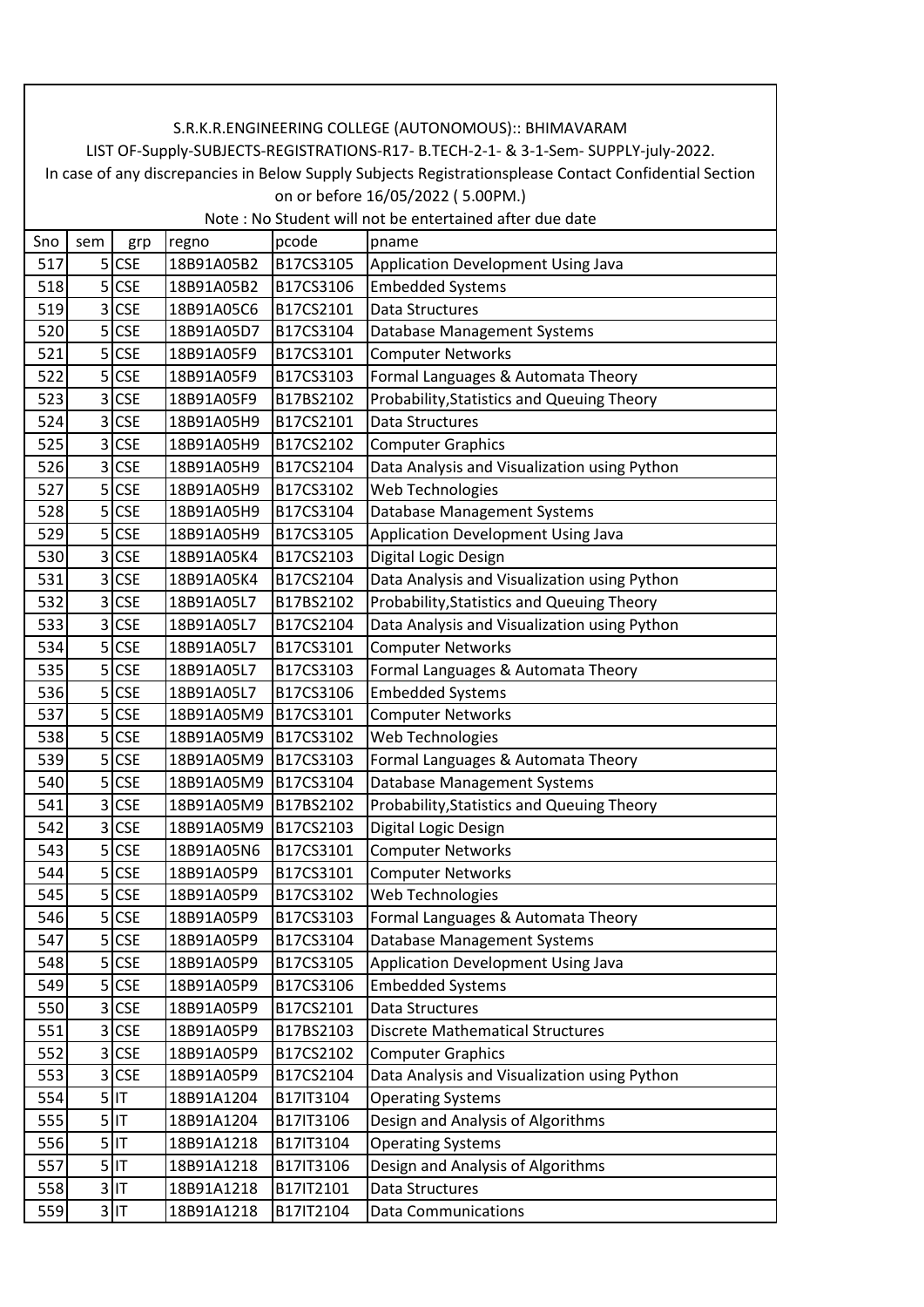| Sno | sem            | grp     | regno      | pcode     | pname                                        |
|-----|----------------|---------|------------|-----------|----------------------------------------------|
| 560 | 5              | IT      | 18B91A1243 | B17IT3106 | Design and Analysis of Algorithms            |
| 561 |                | $5$  IT | 18B91A1247 | B17IT3101 | <b>Computer Networks</b>                     |
| 562 |                | $5$ IT  | 18B91A1247 | B17IT3104 | <b>Operating Systems</b>                     |
| 563 |                | $5$ IT  | 18B91A1247 | B17IT3105 | Database Management Systems                  |
| 564 |                | $5$ IT  | 18B91A1247 | B17IT3106 | Design and Analysis of Algorithms            |
| 565 | 5              | IT      | 18B91A1247 | B17IT3108 | Unix and Operating Systems Lab               |
| 566 |                | $3$ IT  | 18B91A1247 | B17BS2105 | Mathematical Foundations of Computer Science |
| 567 |                | $3$ IT  | 18B91A1247 | B17IT2104 | <b>Data Communications</b>                   |
| 568 |                | $3$ IT  | 18B91A1247 | B17IT2105 | Digital Logic Design                         |
| 569 |                | $3$ IT  | 18B91A1252 | B17IT2103 | <b>Computer Graphics</b>                     |
| 570 |                | $5$ IT  | 18B91A1252 | B17IT3105 | Database Management Systems                  |
| 571 |                | $3$ IT  | 18B91A1254 | B17IT2101 | Data Structures                              |
| 572 |                | $3$ IT  | 18B91A1254 | B17IT2102 | Java Programming                             |
| 573 | 3              | IT      | 18B91A1254 | B17IT2104 | <b>Data Communications</b>                   |
| 574 |                | $5$ IT  | 18B91A1254 | B17IT3106 | Design and Analysis of Algorithms            |
| 575 |                | $5$ IT  | 18B91A1262 | B17IT3104 | <b>Operating Systems</b>                     |
| 576 |                | $5$ IT  | 18B91A1262 | B17IT3106 | Design and Analysis of Algorithms            |
| 577 | 5 <sup>1</sup> | İІТ     | 18B91A1267 | B17IT3104 | <b>Operating Systems</b>                     |
| 578 |                | $5$ IT  | 18B91A1267 | B17IT3106 | Design and Analysis of Algorithms            |
| 579 | 5              | IT      | 18B91A1269 | B17IT3104 | <b>Operating Systems</b>                     |
| 580 |                | $3$ IT  | 18B91A1276 | B17IT2103 | <b>Computer Graphics</b>                     |
| 581 |                | $5$ IT  | 18B91A1281 | B17IT3104 | <b>Operating Systems</b>                     |
| 582 |                | $5$  IT | 18B91A1288 | B17IT3104 | <b>Operating Systems</b>                     |
| 583 |                | $5$  IT | 18B91A1288 | B17IT3105 | Database Management Systems                  |
| 584 | 5              | IT      | 18B91A1288 | B17IT3106 | Design and Analysis of Algorithms            |
| 585 |                | $3$ IT  | 18B91A1288 | B17IT2101 | Data Structures                              |
| 586 |                | $3$ IT  | 18B91A1288 | B17IT2102 | Java Programming                             |
| 587 |                | $5$  IT | 18B91A1296 | B17IT3106 | Design and Analysis of Algorithms            |
| 588 |                | $5$ IT  | 18B91A12B4 | B17IT3104 | <b>Operating Systems</b>                     |
| 589 | 31             | IT      | 18B91A12B4 | B17IT2101 | Data Structures                              |
| 590 |                | $3$ IT  | 18B91A12B7 | B17IT2101 | Data Structures                              |
| 591 |                | $5$ IT  | 18B91A12B7 | B17IT3104 | <b>Operating Systems</b>                     |
| 592 |                | $5$ IT  | 18B91A12C1 | B17IT3101 | <b>Computer Networks</b>                     |
| 593 |                | $5$ IT  | 18B91A12C1 | B17IT3102 | E-Commerce                                   |
| 594 |                | $5$ IT  | 18B91A12C1 | B17IT3103 | <b>Compiler Design</b>                       |
| 595 |                | $5$ IT  | 18B91A12C1 | B17IT3104 | <b>Operating Systems</b>                     |
| 596 |                | $5$ IT  | 18B91A12C1 | B17IT3105 | Database Management Systems                  |
| 597 |                | $5$ IT  | 18B91A12C1 | B17IT3106 | Design and Analysis of Algorithms            |
| 598 |                | $5$ IT  | 18B91A12C1 | B17BS3101 | Problem Solving & Linguistic Competence      |
| 599 |                | $5$ IT  | 18B91A12C1 | B17IT3107 | Database management Systems Lab              |
| 600 |                | $5$ IT  | 18B91A12C1 | B17IT3108 | Unix and Operating Systems Lab               |
| 601 |                | $5$ IT  | 18B91A12C1 | B17BS3104 | <b>Competitive Coding-I</b>                  |
| 602 |                | $5$ IT  | 18B91A12C5 | B17IT3101 | <b>Computer Networks</b>                     |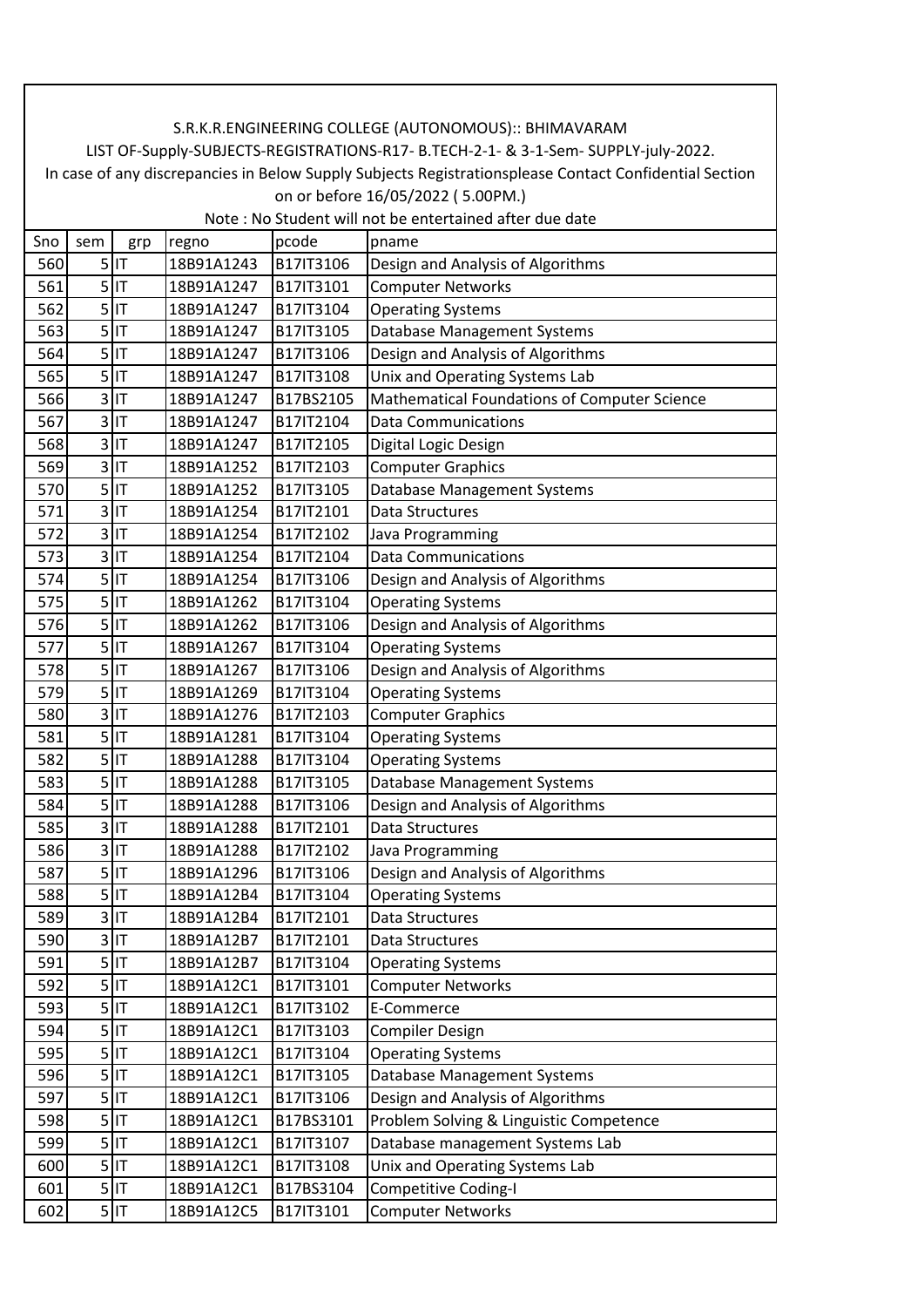| Sno | sem                     | grp        | regno      | pcode     | pname                                      |
|-----|-------------------------|------------|------------|-----------|--------------------------------------------|
| 603 |                         | $3$ IT     | 18B91A12C5 | B17IT2102 | Java Programming                           |
| 604 | 3                       | IT         | 18B91A12C5 | B17IT2104 | <b>Data Communications</b>                 |
| 605 |                         | $3$ IT     | 18B91A12H8 | B17IT2104 | <b>Data Communications</b>                 |
| 606 | 5                       | IT         | 18B91A12H8 | B17IT3101 | <b>Computer Networks</b>                   |
| 607 |                         | $5$ IT     | 18B91A12H8 | B17IT3104 | <b>Operating Systems</b>                   |
| 608 |                         | $5$ IT     | 18B91A12H8 | B17IT3106 | Design and Analysis of Algorithms          |
| 609 | 5                       | <b>CE</b>  | 18B91B0106 | B17CE3104 | <b>Geotechnical Engineering-I</b>          |
| 610 | 5 <sup>1</sup>          | <b>CE</b>  | 18B91B0106 | B17CE3105 | <b>Fluid Mechanics-II</b>                  |
| 611 | 5                       | <b>CE</b>  | 18B91B0106 | B17CE3106 | <b>Estimation &amp; Quantity Surveying</b> |
| 612 | 5                       | <b>CE</b>  | 18B91B0109 | B17CE3105 | <b>Fluid Mechanics-II</b>                  |
| 613 | 5                       | <b>CE</b>  | 18B91B0114 | B17CE3104 | <b>Geotechnical Engineering-I</b>          |
| 614 | 5                       | <b>CE</b>  | 18B91B0114 | B17CE3105 | <b>Fluid Mechanics-II</b>                  |
| 615 | 3                       | <b>CE</b>  | 18B91B0115 | B17BS2101 | Mathematics-IV                             |
| 616 | 3                       | <b>CE</b>  | 18B91B0123 | B17BS2101 | Mathematics-IV                             |
| 617 | 3                       | <b>CE</b>  | 18B91B0123 | B17CE2104 | Surveying-I                                |
| 618 | 3                       | <b>CE</b>  | 18B91B0123 | B17CE2105 | <b>Engineering Geology</b>                 |
| 619 | 5                       | <b>CE</b>  | 18B91B0123 | B17CE3101 | <b>Structural Analysis-II</b>              |
| 620 | 5                       | <b>CE</b>  | 18B91B0123 | B17CE3102 | <b>Reinforced Concrete Structures-I</b>    |
| 621 | 5                       | <b>CE</b>  | 18B91B0123 | B17CE3106 | <b>Estimation &amp; Quantity Surveying</b> |
| 622 | $\overline{\mathbf{3}}$ | <b>CE</b>  | 18B91B0127 | B17BS2101 | Mathematics-IV                             |
| 623 | 3                       | <b>CE</b>  | 18B91B0127 | B17CE2101 | <b>Mechanics of Solids</b>                 |
| 624 | 3                       | <b>CE</b>  | 18B91B0127 | B17CE2102 | <b>Environmental Engineering-I</b>         |
| 625 | 3                       | <b>CE</b>  | 18B91B0127 | B17CE2103 | <b>Building Planning &amp; Design</b>      |
| 626 | 3                       | <b>CE</b>  | 18B91B0127 | B17CE2104 | Surveying-1                                |
| 627 | 3                       | <b>CE</b>  | 18B91B0127 | B17CE2105 | <b>Engineering Geology</b>                 |
| 628 | 3                       | <b>CE</b>  | 18B91B0131 | B17CE2101 | <b>Mechanics of Solids</b>                 |
| 629 | 5 <sup>1</sup>          | <b>CE</b>  | 18B91B0131 | B17CE3104 | <b>Geotechnical Engineering-I</b>          |
| 630 | 5                       | <b>CE</b>  | 18B91B0140 | B17CE3101 | <b>Structural Analysis-II</b>              |
| 631 | 5                       | <b>CE</b>  | 18B91B0140 | B17CE3105 | <b>Fluid Mechanics-II</b>                  |
| 632 | 5                       | <b>CE</b>  | 18B91B0140 | B17CE3106 | <b>Estimation &amp; Quantity Surveying</b> |
| 633 | 3                       | <b>CE</b>  | 18B91B0140 | B17CE2101 | <b>Mechanics of Solids</b>                 |
| 634 | 3                       | <b>CE</b>  | 18B91B0142 | B17CE2101 | <b>Mechanics of Solids</b>                 |
| 635 | 5                       | <b>CE</b>  | 18B91B0142 | B17CE3101 | <b>Structural Analysis-II</b>              |
| 636 | 5                       | <b>CE</b>  | 18B91B0142 | B17CE3103 | <b>Steel Structures-I</b>                  |
| 637 | 5                       | <b>CE</b>  | 18B91B0142 | B17CE3105 | Fluid Mechanics-II                         |
| 638 | 3                       | <b>CE</b>  | 18B91B0147 | B17BS2101 | Mathematics-IV                             |
| 639 | $\overline{3}$          | <b>CE</b>  | 18B91B0147 | B17CE2102 | <b>Environmental Engineering-I</b>         |
| 640 | 3                       | <b>CE</b>  | 18B91B0147 | B17CE2103 | <b>Building Planning &amp; Design</b>      |
| 641 |                         | $3$ CE     | 18B91B0147 | B17CE2104 | Surveying-1                                |
| 642 | 3                       | <b>CE</b>  | 18B91B0147 | B17CE2105 | <b>Engineering Geology</b>                 |
| 643 |                         | 3 CSE      | 18B91B0510 | B17CS2101 | Data Structures                            |
| 644 | 3                       | <b>CSE</b> | 18B91B0519 | B17BS2103 | <b>Discrete Mathematical Structures</b>    |
| 645 |                         | $5$ CSE    | 18B91B0532 | B17CS3102 | Web Technologies                           |
|     |                         |            |            |           |                                            |